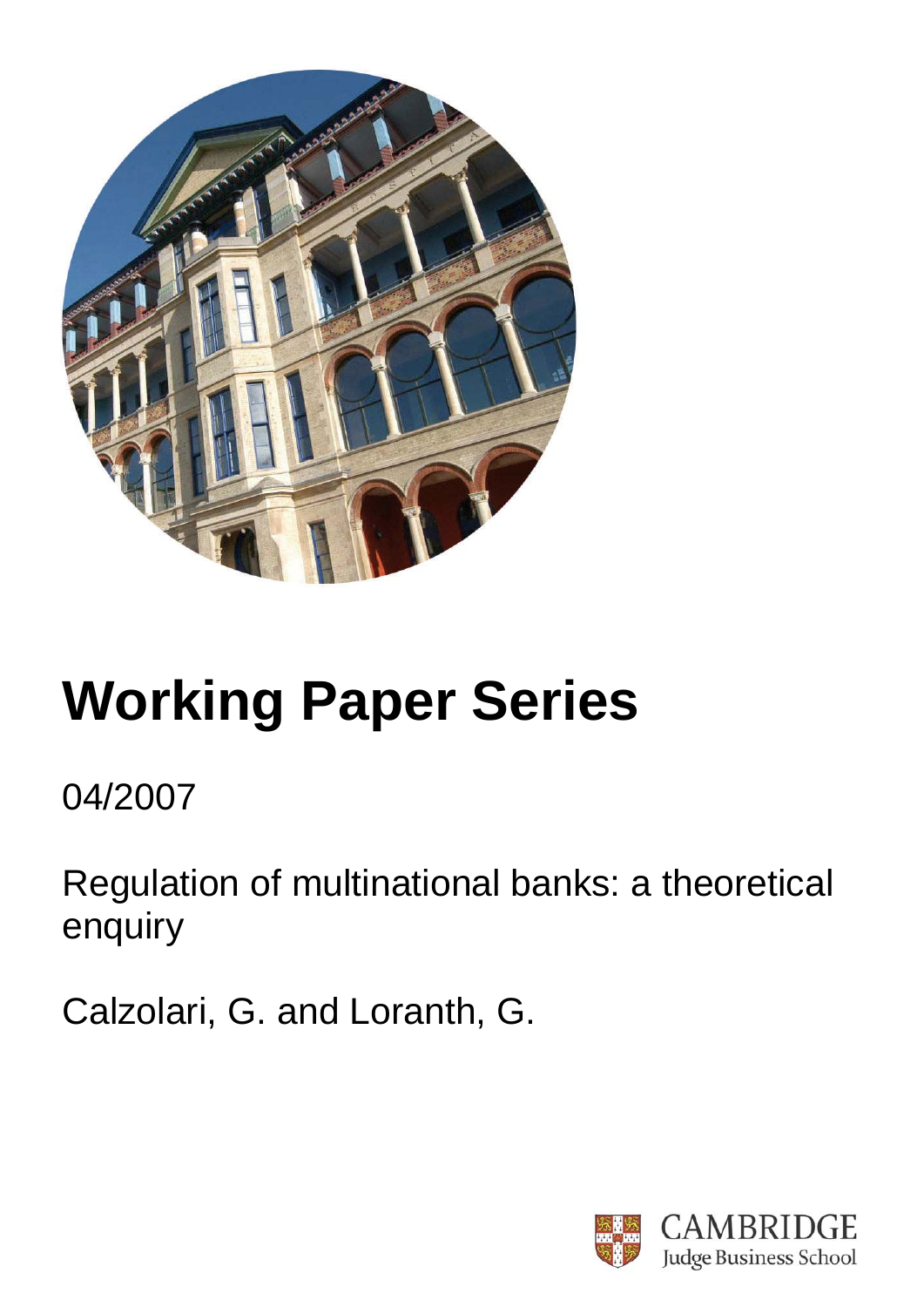These papers are produced by Judge Business School, University of Cambridge. They are circulated for discussion purposes only. Their contents should be considered preliminary and are not to be quoted without the authors' permission.

Author contact details are as follows:

| Giacomo Calzolari           |
|-----------------------------|
| Dept of Economics           |
| University of Bologna       |
| calzolari@economia.unibo.it |

Gyongyi Loranth Judge Business School University of Cambridge g.loranth@jbs.cam.ac.uk

This paper is also available from the Centre for Economic Policy and Research, DP 4232, www.cepr.org/pubs/dps/DP4232.asp. It is also under second review at the *Journal of Financial Intermediation* (http://www.olin.wustl.edu/jfi/).

Please address enquiries about the series to:

Research Support Manager Judge Business School Trumpington Street Cambridge CB2 1AG, UK Tel: 01223 760546 Fax: 01223 339701 E-mail: research-support@jbs.cam.ac.uk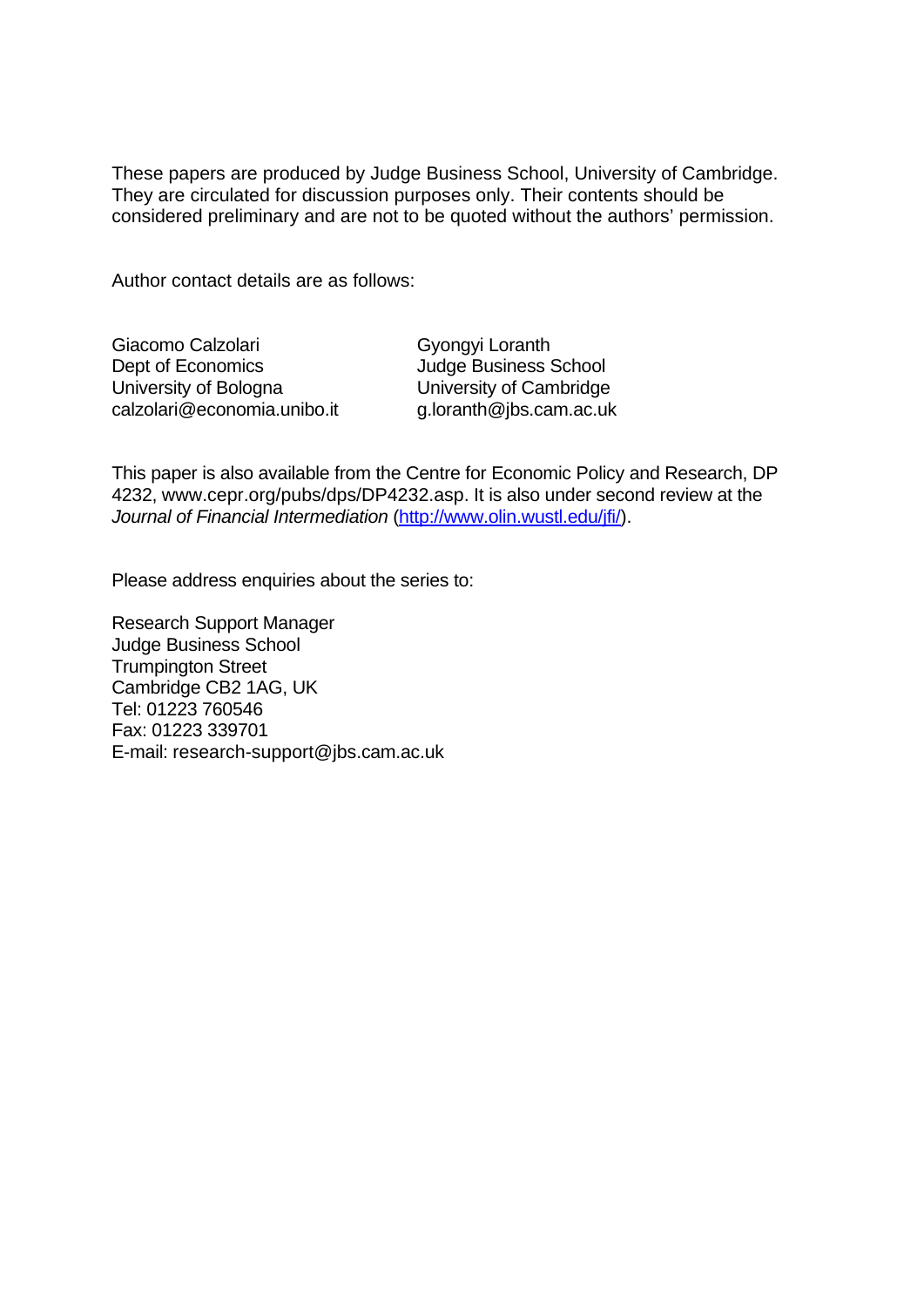# Regulation of Multinational Banks: A THEORETICAL INQUIRY<sup>\*</sup>

Giacomo Calzolari† University of Bologna

Gyongyi Loranth‡ University of Cambridge

March 2006

#### Abstract

This paper examines the prudential supervision of multinational banks. We show that the liability structure between home and foreign units and the division of regulatory tasks among national regulators are crucial to the incentives to monitor bank's activities and to regulatory intervention. Shared liability among the bank's units results in higher incentives for monitoring and intervention than when units are legally separate entities. Cross-border deposit insurance by a single national authority results in lesser incentives to intervene, but may improve monitoring as compared with a situation in which regulators only compensate local depositors. We also draw implications on the multinational banks' preferences over the representation form for foreign units, and consider the effects on regulators' behavior of bank's lobbying and international cross-ownership.

JEL Classification Numbers: L51, F23, G21, G28.

Keywords: Multinational Banks, Prudential Regulation, Representation Form, Subsidiary, Branch.

<sup>∗</sup>We are extremely grateful to Denis Gromb for valuable comments. We have benefited from the comments of Erik Berglof, Mike Burkart, Vittoria Cerasi, Alejandro Cunat, Gabriella Chiesa, Falko Fecht, Roman Inderst, Colin Mayer, Wolf Wagner and seminar participants at Ente Luigi Einaudi, Financial Markets Group, Oxford Said Business School, University of Bologna, Florence, Milan Bicocca, Bocconi University, CSEF Salerno and SITE Stockholm School of Economics, CEPR 2005 Brussels Conference "Competition, Stability and Integration in European Banking". This paper previously circulated with the title "On the Regulation of Multinational Banks". The usual disclaimer applies.

<sup>†</sup>Corresponding author: Department of Economics, University of Bologna, Piazza Scaravilli 2, 40126, Bologna, Italy. Phone [0039]0512095516, Fax [0039]0512098040. E-mail: calzolari@economia.unibo.it

<sup>‡</sup>The Judge Business School, University of Cambridge, CERF and CEPR, Trumpington Street, Cambridge CB2 1AG, UK, tel:44(0)1223 760584, fax:44(0)1223 33970, e-mail:g.loranth@jbs.cam.ac.uk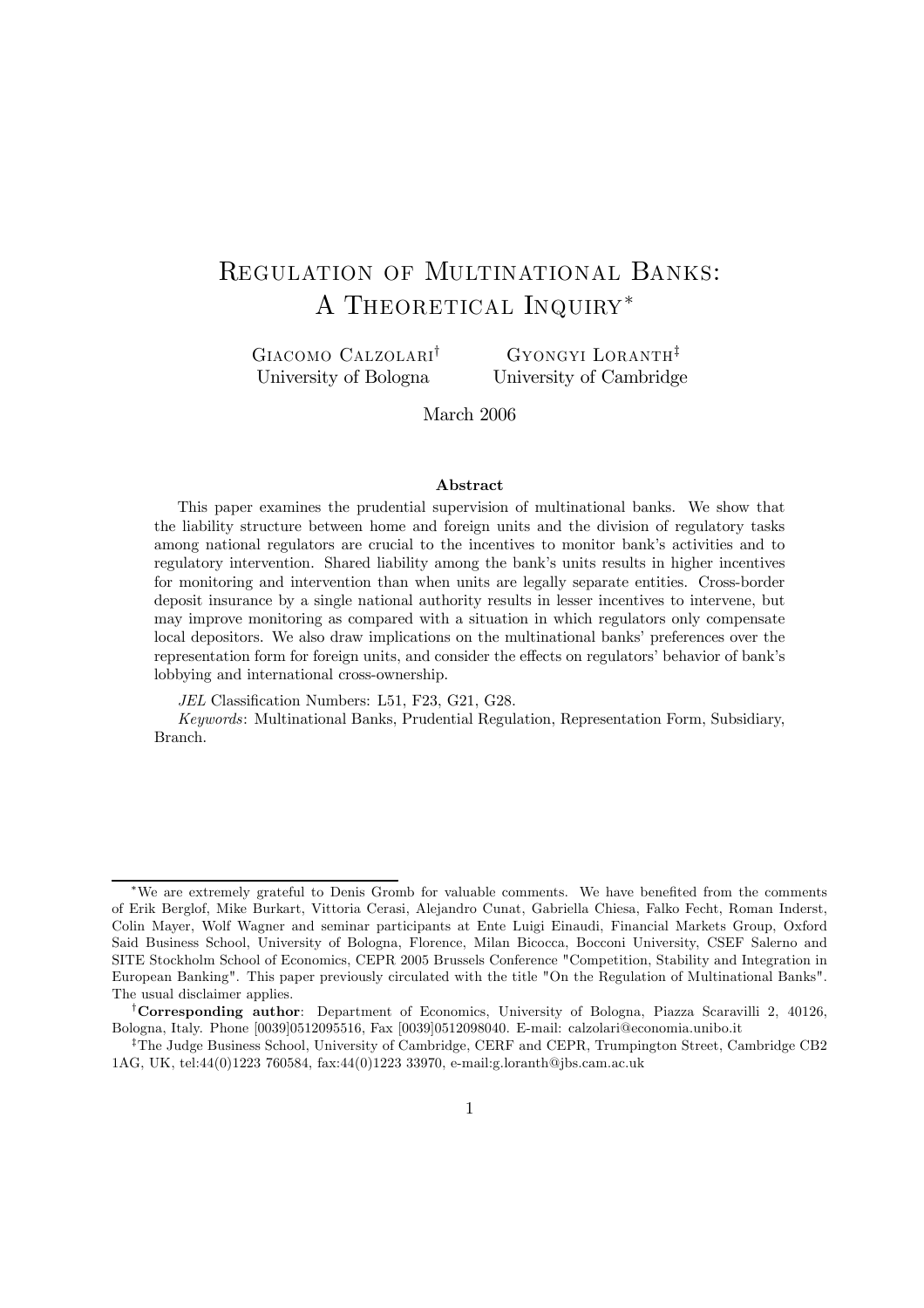# 1 Introduction

Multinational banking has expanded significantly as barriers to international capital flows and to foreign market entry have been progressively dismantled.<sup>1</sup> The rapid development of multinational banks (MNBs hereafter) represents a source of new concerns for regulators. An MNB consisting of a home bank and a number of foreign-located banks can easily take advantage of ill-harmonized national supervisors. Furthermore, regulation of an MNB in one country may well affect the behavior of the bank and of regulators in other countries. This paper provides a simple framework for examining regulatory actions by independent national authorities in a multinational bank setting. We analyze national regulators' incentives to monitor and intervene in bank units, and the extent to which these incentives differ with the type of foreign incorporation chosen by the MNBs.

The model posits an MNB that operates in two countries, collecting money from depositors and investing locally in risky and illiquid projects. On the basis of available information, regulators decide whether or not to intervene in the unit for which they are responsible (e.g. to protect the assets of a given unit and to limit the MNB's exposure to certain categories of risk). Intervention, however, is a partial remedy for two reasons. First, the information upon which regulators act is imperfect so that intervening might stop valuable investments (a type I error), or might allow the continuation of bad projects (a type II error). Second, even if it secures some minimal amount of assets, intervention always has some costs for the regulators.

A clear understanding of the supervision of MNBs also requires a full description of the liability structure between the home and foreign units and of the division of regulatory tasks between national regulators. These two dimensions are generally implied by the representation or incorporation form chosen for units in foreign countries; in this respect we consider two types of representation for the foreign unit, namely branch and subsidiary.2 We are interested in exploring how regulatory intervention is affected by the MNB's foreign representation.

The bank constitutes a single legal entity when its business abroad is conducted via branches, so that the home unit shares joint liability with the foreign branch for its losses (and viceversa). Subsidiaries, on the other hand, are separately incorporated entities. The home unit is shielded from losses of subsidiaries, but as subsidiaries are themselves assets of the home bank, a subsidiary shares liability with the home bank for losses in the home country. The higher independence of subsidiaries relative to branches is also reflected in the allocation of supervisory tasks. For branch MNBs, supervision is centralized at the home regulator, who also provides deposit insurance for all depositors (independently of their location). In subsidiary MNBs, the home and foreign

<sup>1</sup>Total assets held by the overseas units of US banks doubled from 1992 to 1996. In the US, foreign banks accounted for almost 10 percent of deposits in 2000 (Buch and Golder, 2001) and, in 2001, for 20 percent of total bank assets and 26 percent of total business loans (Federal Reserve Board, 2002). In Central Europe bank assets controlled by foreign banks rose from 8 percent in 1994 to 59 percent in 1999. Almost 50 percent of total bank assets in some Latin American countries are controlled by foreign banks (IMF, 2000). For more details, see Calzolari and Loranth (2003).

<sup>&</sup>lt;sup>2</sup>Other forms (e.g. correspondent banks, representative offices and agencies) do not allow the full range of banking activities and are thus much less pertinent to our analysis.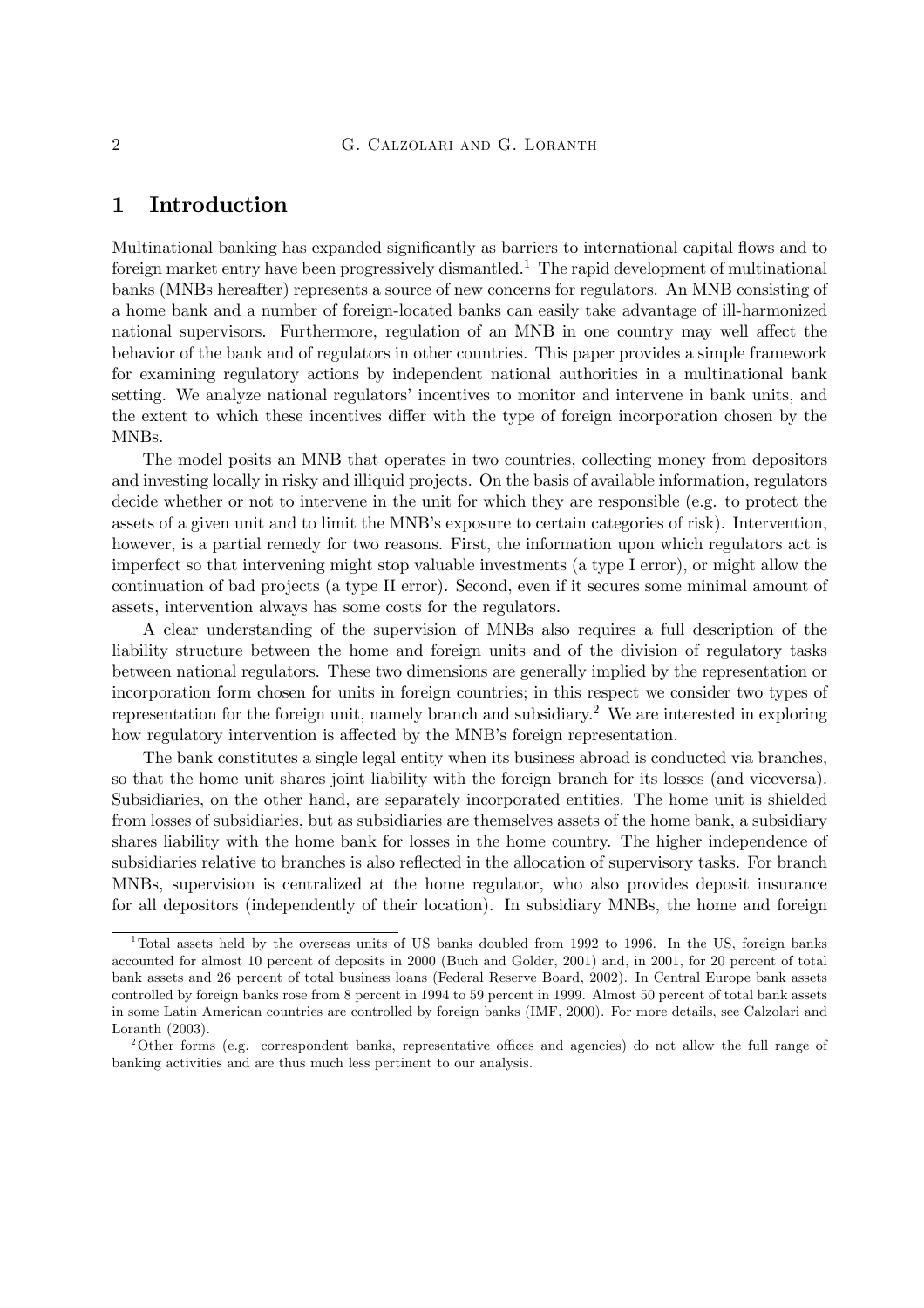regulators have independent power over the locally incorporated unit, and depositors call upon the local deposit insurance scheme in the event of bankruptcy.<sup>3</sup>

We show that there is a material difference in the likelihood of intervention between branch and subsidiary MNBs. The difference can be attributed to (i) a liability effect and (ii) a lack of coordination among regulators. Where it occurs, shared liability among the MNB's units provides more incentive for regulatory intervention than when units are legally separated, since regulators can reduce the cost of intervention in one unit by taking assets from the other. This liability effect applies to branch representation and also to the behavior of the home regulator with subsidiary representation. On the other hand, for a given liability structure, responsibility for insuring depositors in both countries (as with branch representation) makes a regulator internalize the full costs of its decisions. In particular, the regulator knows that although intervention in a given unit secures some assets, these are typically not sufficient to cover also possible losses in the other unit, thus making intervention more costly. This reduces the incentive to intervene, as compared to a situation where regulators only compensate local depositors and do not coordinate their actions as with subsidiary representation).

These considerations carry a number of implications concerning regulators' behavior who are assumed to minimize the (expected) costs of the deposit insurance fund, in the base model.4 When the MNB is via subsidiary, the home regulator is 'tougher' than the foreign one (i.e. it intervenes in the home unit for a larger set of parameters than the foreign regulator in the unit abroad). Joint liability makes the home regulator a residual claimant on foreign assets and the value of this claim is greater if intervention occurs at home than if the regulator takes no action: intervention makes the claim certain, while with no action the claim is only valuable if the home unit fails. Further, as the value of this claim is larger if there is no foreign intervention, the home regulator is more likely to step in by no foreign intervention. On the contrary, there is no such effect for the foreign regulator because in subsidiary representation the home unit is shielded from foreign losses.

We also show that the home unit falls under 'softer regulation' (i.e. intervention takes place for a smaller set of parameters) with branch than with subsidiary representation. As the home regulator with subsidiary is not responsible for foreign depositors, it does not internalize the impact of its decision on foreign costs; that is, there is lack of coordination, inducing more intervention on the home unit. On the other hand, foreign subsidiary faces softer regulation than a foreign branch if the home unit's prospects look good but tougher if they look bad. As discussed above, the liability effect pushes the regulator to a tougher stance towards the foreign branch, while the coordination effect should induce softer behavior: in the end, the balance depends on the

<sup>&</sup>lt;sup>3</sup>This description closely follows current EU regulations (see Dermine 2002). In the US, branches of foreign banks are treated as separate entities and supervised by US authorities, similarly to subsidiaries under the EU rules (for more details see Houpt 1999 and Bain et al. 2003). Albeit the terminology is different between the US and the EU, what matters for our analysis is the liability structure and the allocation of regulatory powers.

<sup>&</sup>lt;sup>4</sup>The FDIC in US was given this type of objective function by the FDICI Act of 1992, which mandated a least-cost resolution method and prompt resolution approach. The FSA in the UK shares a similar mission. In the academic literature, regulators' role in insuring deposits has been emphasized by Mailath and Mester (1994) and Repullo (2000, 2001), among others.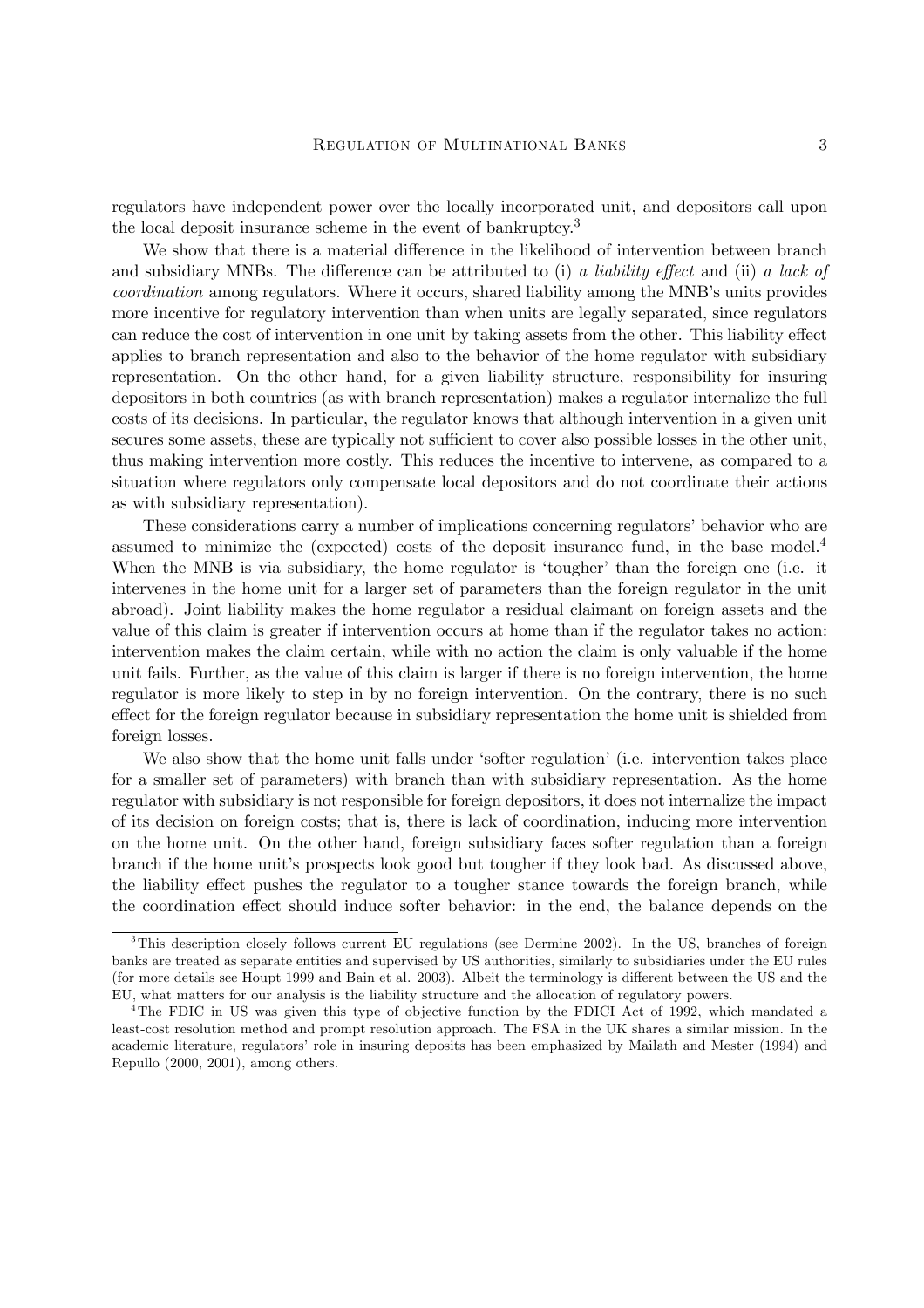prospects of the home unit (i.e. its probability of success). When these are poor, intervention is likely at home and only the second effect is relevant, whilst if home prospects improve, the first effect prevails.

The different regulatory regimes a bank faces are often said to be relevant to the choice of foreign representation (even if it is certainly not the sole driver of the decision: see Houpt 1999, Calzolari and Loranth 2003, Focarelli and Pozzolo 2003). By comparing the likelihood of intervention with a foreign subsidiary or branch, we can show that when the prospects of the home unit are not very good, a branch representation is preferred, as it induces more lenient regulation over all units; otherwise, a foreign subsidiary is preferred.

On the basis of these results, we also examine regulators' incentives to monitor and learn the real prospects of the unit they are in charge of. We show that with a subsidiary MNB, the foreign regulator has more incentive to monitor the local unit than the home regulator. Further, the incentive to monitor is larger with a branch MNB because the regulator in this case centralizes monitoring decisions over both units and internalizes the full value of monitoring.

Beside costs, regulators may also be concerned with a bank's profits as a consequence of successful lobbying, say, or because bank's profits affect the financial stability of the local banking sector. One would expect profit concerns to shift regulators' decisions towards greater forbearance, and we show that this is indeed the case with branch representation. However, the impact of profit concerns on the regulation of a subsidiary MNB is much less clear-cut, often leading to (unexpected) strategic interaction among national and independent regulators. Our analysis also shows that anticipating regulators' behaviors, a subsidiary MNB prefers to concentrate its lobbying effort on the home regulator, because by increasing the latter's stake in profits, it may induce both regulators to be more lenient. For the same reason, if the bank can control the international distribution of its ownership shares, it may prefer to concentrate ownership in the home country.

Finally, comparing these results with efficient regulation that would maximize welfare in the two countries, we show that unless the home project is particularly promising, cost-minimizing regulators reach more efficient decisions with branch representation than with subsidiary one. Furthermore, this is always the case with regard to monitoring decisions and also when regulators put a sufficiently high weight on the MNB's profitability.

Our paper is part of a growing literature on the regulation of MNBs. Calzolari and Loranth  $(2003)$  provide a general introduction to the issue.<sup>5</sup> Holthausen and Rønde (2002), Acharya (2002), Dell'Ariccia and Marquez (2005) and Dalen and Olsen (2003) address the problem of divergent interests and lack of coordination between national regulators. Our new insight is that divergency of interests (and decisions) between regulators might be the result of the type of representation chosen by the MNB. Unlike to those papers, we examine in detail the interplay between the MNB's liability structure and the allocation of supervisory functions and their effect on prudential supervision and monitoring. The question of whether the form of MNB representation makes a difference for regulation has also been raised by Harr and Rønde (2004) and by Loranth and

<sup>&</sup>lt;sup>5</sup>See also Calzolari (2001) and (2004) for an analysis of regulation of multinational enterprises in the context of public utilities.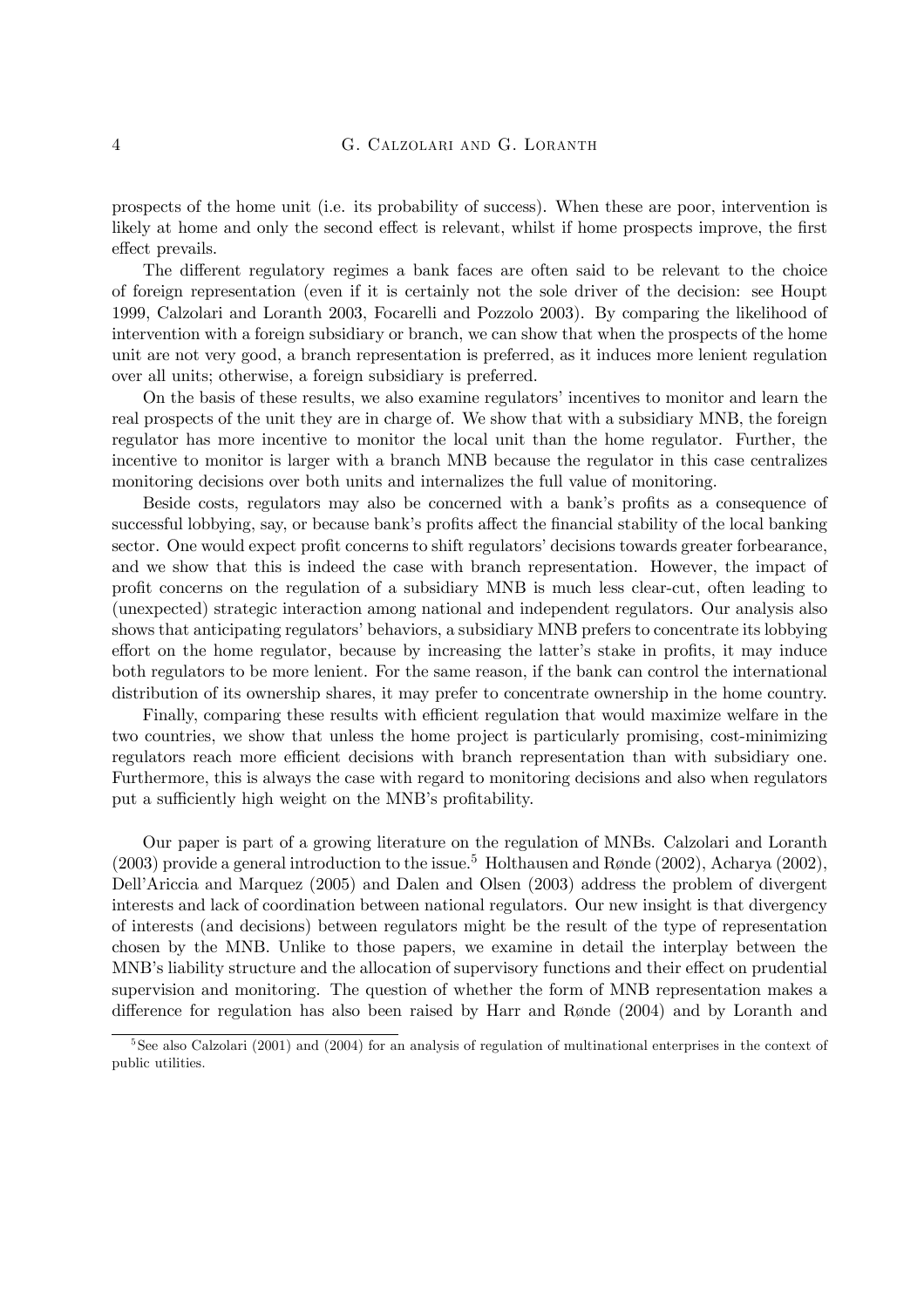Morrison  $(2003)$ .<sup>6</sup> Those papers focus on optimal capital requirements, however, our contribution focusses on regulators' incentives to acquire information and take disciplinary actions. In an early analysis Repullo (2001) addresses the problem of domestic regulator's limited information (for supervision and deposit insurance) and offers some conclusions concerning the incentives that lead to cross-border takeovers. Our paper differs in studying the effects on regulation of the form of MNB representation and in endogenizing regulators' information, with a more general objective function for regulators. Finally, our modelling choice of supervision also relates to Mailath and Mester (1994) who were the first to analyze regulatory closure decisions of bank's activities.

The rest of the paper is organized as follows. Section 2 presents the base model. Section 3 analyzes regulators' incentives to intervene under the two representations. Section 4 compares regulations and discusses bank's representation preference. Section 5 extends the base model to regulatory monitoring and regulators who are also concerned by MNB's profit. Section 6 concludes. All proofs are in the Appendix.

## 2 A model of the regulation of multinational banks

Consider an MNB incorporated in country  $h$  (the home country) and with a unit in country  $f$ (the foreign country). The MNB raises fully insured deposits of amount 1 in each country and invests them locally. Deposits pay an interest rate that is normalized to zero. Each unit runs an illiquid and risky project that pays out either  $R$  (in case of success) or 0 (in case of failure) at the last stage of the game  $t = 2$ .

At  $t = 1$  the probability of project  $i = f, h$  returning R at  $t = 2$  is  $p_i \in (0, 1)$  and, acting upon this knowledge, regulators decide whether or not to intervene in the unit for which they are responsible. We refer to this as prudential regulation. Intervention (indicated by  $I$ ) results in early liquidation of the project, yielding  $L \in [0, 1)$ ; more generally it can be thought of as conservatorship, or ring-fencing, i.e. a move to protect the assets of a given unit or to limit the exposure of the MNB to certain categories of risk. Alternatively, the regulator may decide to take no action, which we indicate with O (for open). We assume that (i) at  $t = 2$  a successful project returns more than the amount invested, i.e.  $R > 1$ , but (ii) if one project is liquidated at  $t = 1$  or fails at  $t = 2$ , the MNB's assets are insufficient to reimburse depositors in both countries, regardless of the other project's realization, i.e.  $R + L < 2$ <sup>7</sup>

Regulators' objective. The appropriate objective function for a bank regulator is debatable. The mission of the FDIC in the US, for example, is to minimize the expected costs of bank failures. However, regulators in other countries might also be concerned with bank's profitability. We consider both scenarios. First, we assume that regulators minimize the (expected) deposit reimbursement costs that may arise as a consequence of intervention at  $t = 1$  (named intervention costs) or failure at  $t = 2$  (named failure costs). In Section 5.2, we discuss prudential regulation

 $6$ In a different setting, Kahn and Winton (2003) also examine the effect of financial institutions' structure (subsidiary or unitary) on risk-taking and project selection.

<sup>&</sup>lt;sup>7</sup>When assumption (ii) is not verified, regulators are induced to extreme and not particularly interesting behavior. In the following we will briefly discuss the consequences of relaxing assumption (ii).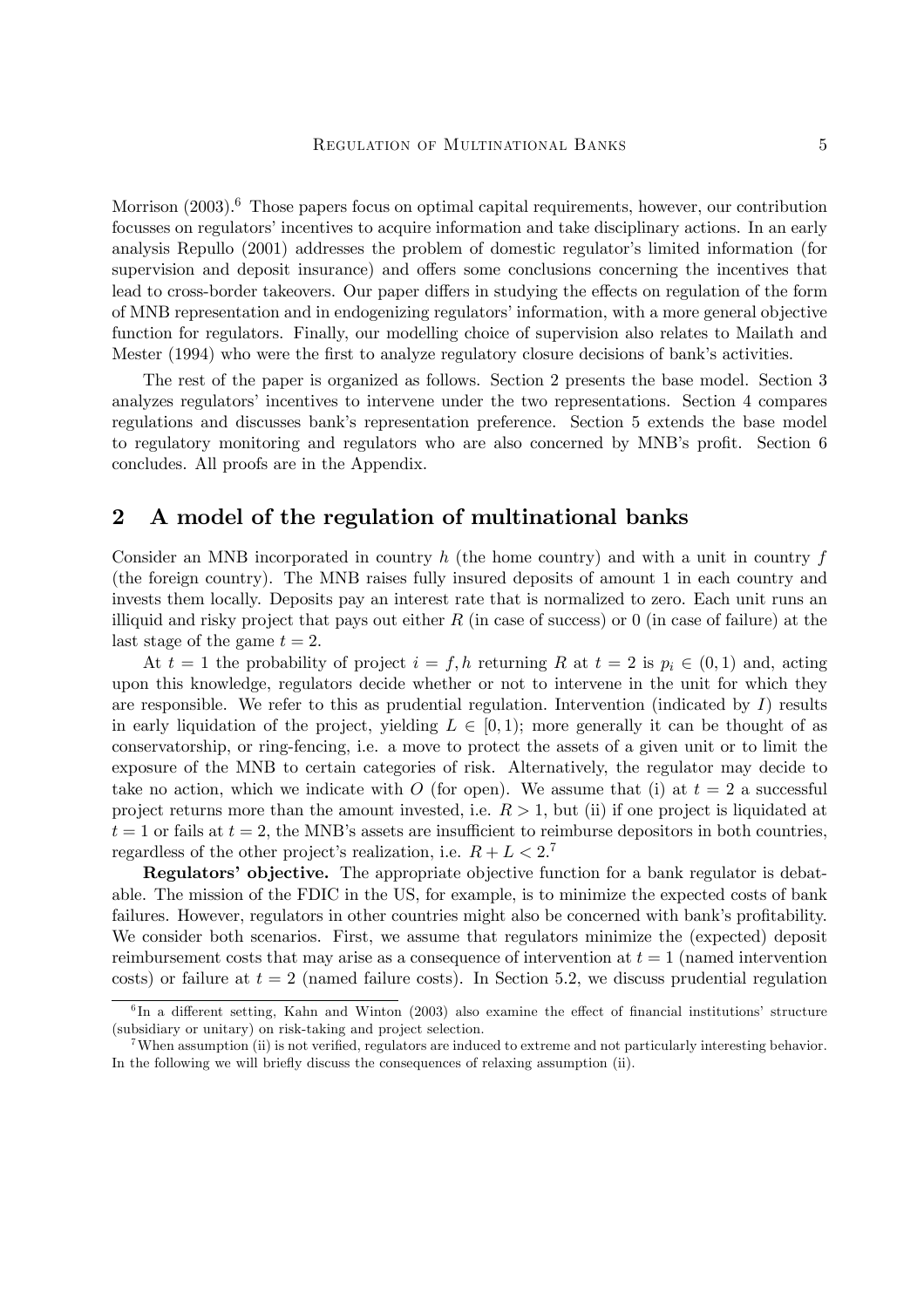#### 6 G. Calzolari and G. Loranth

under the assumption that regulators are concerned with national welfare and also care about the MNB's profits.

Foreign Representation. We examine two types of representation for the foreign unit: subsidiary and branch.

A foreign subsidiary is a separately incorporated entity in the foreign country that shares the liability for the home bank' s losses, but for whose losses the home bank is not liable. More precisely, in case of home failure all remaining residual assets in a solvent foreign unit - after foreign depositors are paid off - must be used against home liabilities. No such transfer from a solvent home unit to an insolvent foreign subsidiary is required. With a subsidiary MNB, each national regulator performs prudential regulation over its local unit and insures local depositors. Regulators' decisions are assumed to be taken non-cooperatively.

Branches can be thought of as extensions of the "mother" bank, thus forming a single entity. In this case, insolvency occurs when the total assets of the MNB in both units fall short of total liabilities. The regulator in the home country performs prudential regulation and insures depositors in both countries. In an insolvency, local depositors are paid off first from local assets (if there are any), and the regulator collects the remaining assets to reduce the deposit insurance fund losses in the other country. This particular description is only for convenience because, as noted, the home regulator insures depositors in both countries. At  $t = 1$  the regulator's decision is for intervention in one, both or neither of the two units.<sup>8</sup>

Regulators and bank managers are risk-neutral and there is no discounting. We summarize our base model with the following timing of the moves:

#### Timing

- At  $t = 0$ : The bank collects deposits in both countries and invests them in risky projects.
- At  $t = 1$ : Regulators decide whether to intervene in the project of the unit under their respective jurisdiction.
- At  $t = 2$ : Payoffs are realized and depositors are repaid.

In what follows we refer to the regulator by location. Thus, the single regulator of a branch MNB and the home unit of a subsidiary MNB is the *home regulator*. The regulator of the foreign unit in a subsidiary MNB is the *foreign regulator*. For any pair of regulatory decisions, the first letter will refer to unit h and the second to unit f, e.g.  $(I, O)$  means that the regulator in charge of unit  $h$  intervenes, and the one in charge of unit  $f$  does not.

Finally, our aim is to analyze regulators' decisions when they face an MNB that operates actively in both countries, the manager investing in both projects so as to lead an MNB. To imagine such a situation, one may postulate that the manager is motivated by profit maximization,

<sup>8</sup>Current EU regulations follow the principle of home country supervision. Hence, the competent authority supervising the bank is the country where the bank is initially licensed. Supervisory responsibilities cover the activities which are carried out in the form of branches throughout the EU or by cross-border supply of services. See the Second EU Banking Coordination Directive issued in 1989 and made effective on January 1, 1993.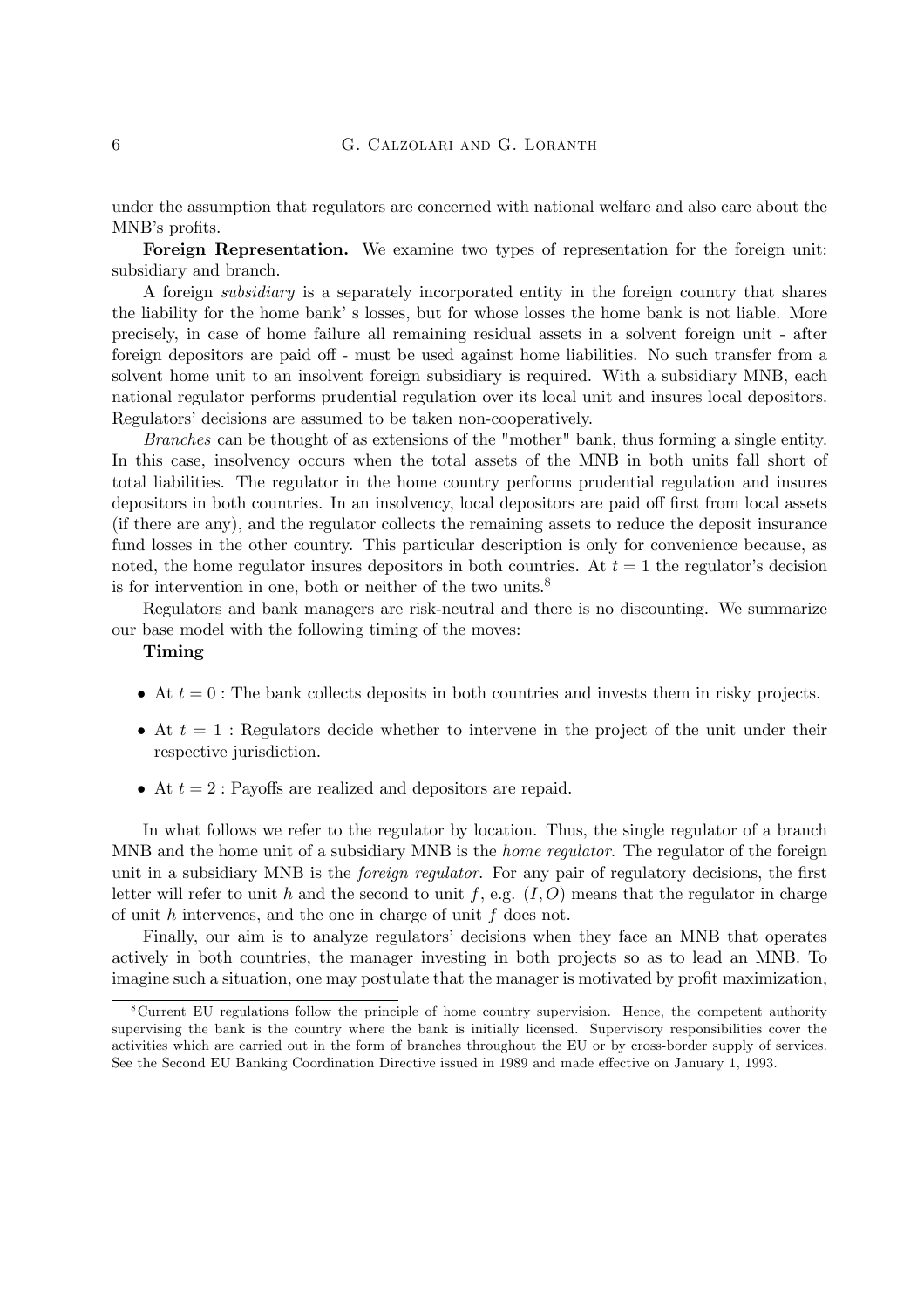and at the time he decides whether to run one, two or neither of the projects (i.e.  $t = 0$ ), the information available induces him to undertake both. Alternatively, he has private benefits from running a large international bank.9

# 3 Prudential regulation

We first define two useful benchmarks. Efficient prudential regulation means maximization of the joint welfare of the two countries. As returns from investment in the two units are independent, the optimal intervention rule in country i does not depend on the information or the decision on the unit in country j. For a probability of success  $p_i$ , no intervention in unit i yields expected welfare  $-(1-p_i)1 + p_i(R-1)$  and intervention results in  $-(1-L)$  (recall that reimbursing depositors in one country costs  $-1$ ). Thus, when the expected returns  $p_iR$  are larger than the liquidation value L, or  $p_i > L/R$ , the optimal course of action is no intervention. Clearly, this decision rule is efficient regardless of the number of units and projects. On the other hand, the *cost-minimizing* regulator of a single-unit bank faces the following trade-off. Early intervention at  $t = 1$  leads to cost  $-(1 - L)$ , while taking no action might lead to zero costs if the project yields returns R. but might result in a regulatory cost of −1 if it returns zero. The regulator, therefore, compares the liquidation value  $L$  that can be obtained from intervention with the unitary (reimbursement) cost saving that can be expected with probability  $p_i$  in the case of non-intervention. Hence, for  $p_i \geq L$  non-intervention is optimal. It is immediate to see that, as the cost-minimizing regulator cares only about the downside but not the upside of returns, intervention occurs more often than under a welfare-maximizing regulator.

### 3.1 Branch MNB

Joint liability among the units of a branch MNB implies that decisions concerning one unit affect decisions about the other, and the regulator internalizes the cost of intervention in either unit, being responsible for depositors in both countries.

Assume the regulator intervenes in unit j. Assets will then fall short of liabilities so that the regulator becomes residual claimant for assets (if any) in unit  $i$ , as if it were an equity holder in that unit. Thus, the regulator prefers intervention in unit  $i$  if the liquidation value  $L$  is larger than the expected return  $p_iR$ . Meanwhile, if the regulator does not intervene in unit j, it incurs a lower cost in unit i when project  $j$  pays out, because the units are jointly liable. Further, upon intervention in unit i, the expected value of the residual assets from j is  $p_i (R - 1)$ ; and with no intervention in unit i the residual assets  $(R - 1)$  are only useful if project i fails, i.e. with overall probability  $(1 - p_i)p_j$ . Hence, residual assets in unit j have a higher value for the regulator when it intervenes in unit  $i$  than when it takes no action which is then optimal only if  $p_i \ge \varphi_i$  where  $\varphi_i \equiv \frac{L}{R-2(R-1)p_j} \ge L/R$ . The potential "equity" returns in one country (implied by shared liability) may increase regulator's incentives to intervene in the unit of the other country.

<sup>&</sup>lt;sup>9</sup>Note that information at the investment stage  $t = 0$  is not necessarily the same as that available to regulators at the decision stage  $t = 1$ , so that the manager may choose to run an MNB.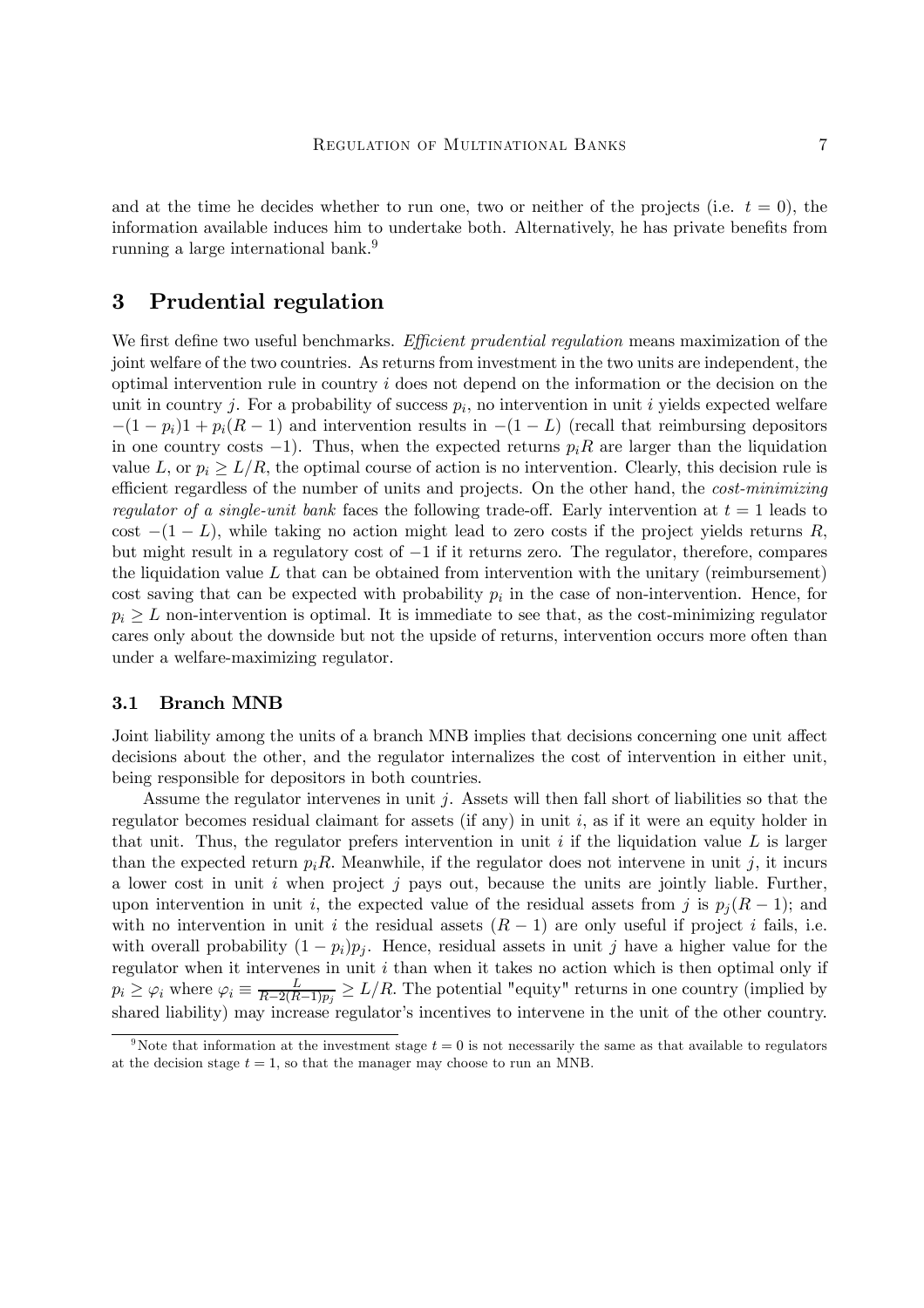#### 8 G. CALZOLARI AND G. LORANTH

Accordingly, the decision to take no action in one unit tends to make the regulator tougher on the other unit (i.e. to intervene more often or for a larger set of parameters). We refer to this as a liability effect because it is induced by shared liability.

To summarize, if  $p_k \geq \varphi_k$  for both units (i.e.  $k = h, f$ ) there will be no intervention at all and for  $p_j > L/R$  but  $p_i < \varphi_i$  there is intervention in unit i but not in unit j. Finally, for  $p_j < L/R$ in both units, intervention occurs in both of them. This is described in the following figure where we indicate all possible pairs of decisions according to the probabilities of success for the projects  $(p_h, p_f)$ . Note also that the regulator's decision process is symmetric with respect to the two projects. Hence, along the 45◦ degree lines, either the decisions are the same, or the regulator is indifferent between  $(I, O)$  and  $(O, I)$ .<sup>10</sup>

#### [Insert Figure 1 here]

Clearly, better prospects for a unit always induce the regulator to be more lenient with that unit because lower costs are expected. Furthermore, a higher probability  $p_i$  of success in project j lowers the regulator's expected cost for the other unit i for any decision, because expected residual assets available from unit  $j$  increase. However, as explained above those residual assets have a greater value upon intervention than non-intervention in unit i.

The following proposition summarizes the results and discusses the effects of information on decisions.

Proposition 1 (Regulation of a Branch MNB) (i) Regulatory decisions for the branch MNB units are substitutes, so that intervention in one unit tends to trigger less intervention in the other. (ii) Better prospects for one unit induces the regulator to be softer on that unit but tougher on the other. Similarly, poorer prospects induce the regulator to be tougher on that unit but softer on the other.

As discussed above, the regulator's decision on a branch MNB unit coincides with efficient regulation as long as the other unit has poor prospects, so that intervention takes place. This no longer holds when prospects (i.e.  $p_h$  and  $p_f$ ) in both units are sufficiently good to make it optimal not to intervene in at least one. In this case, a regulator of branch MNB is tougher than a welfare maximizing regulator. This is because intervention in unit  $i$ , makes the claim to the residual assets of the other unit j certain, but with non-intervention in i this claim will be good only if unit  $i$  fails. Furthermore, responsibility for depositors in both countries makes the regulator more lenient with unit  $i$  when it intervenes in unit  $j$ , as compared with the cost-minimizing regulator of a single-unit bank. On the other hand, the opposite may occur when the regulator takes no action in unit j because the equity stake in unit j may make it tougher on unit i.

<sup>&</sup>lt;sup>10</sup> If  $R + L > 2$  the payoffs from decisions  $(I, O)$  and  $(O, I)$  increase and the associated areas in figure 1 become larger. In fact, the boundary for decisions  $(O, O)$  becomes  $p_i \geq \tilde{\varphi}_i \equiv \frac{L-p_j R}{R-2(R-1)p_j+L-2} \geq \varphi_i$  so that the regulator becomes tougher as compared with the case in the text. It also follows that decisions  $(O, O)$  may never occur, reducing the relevance of this case.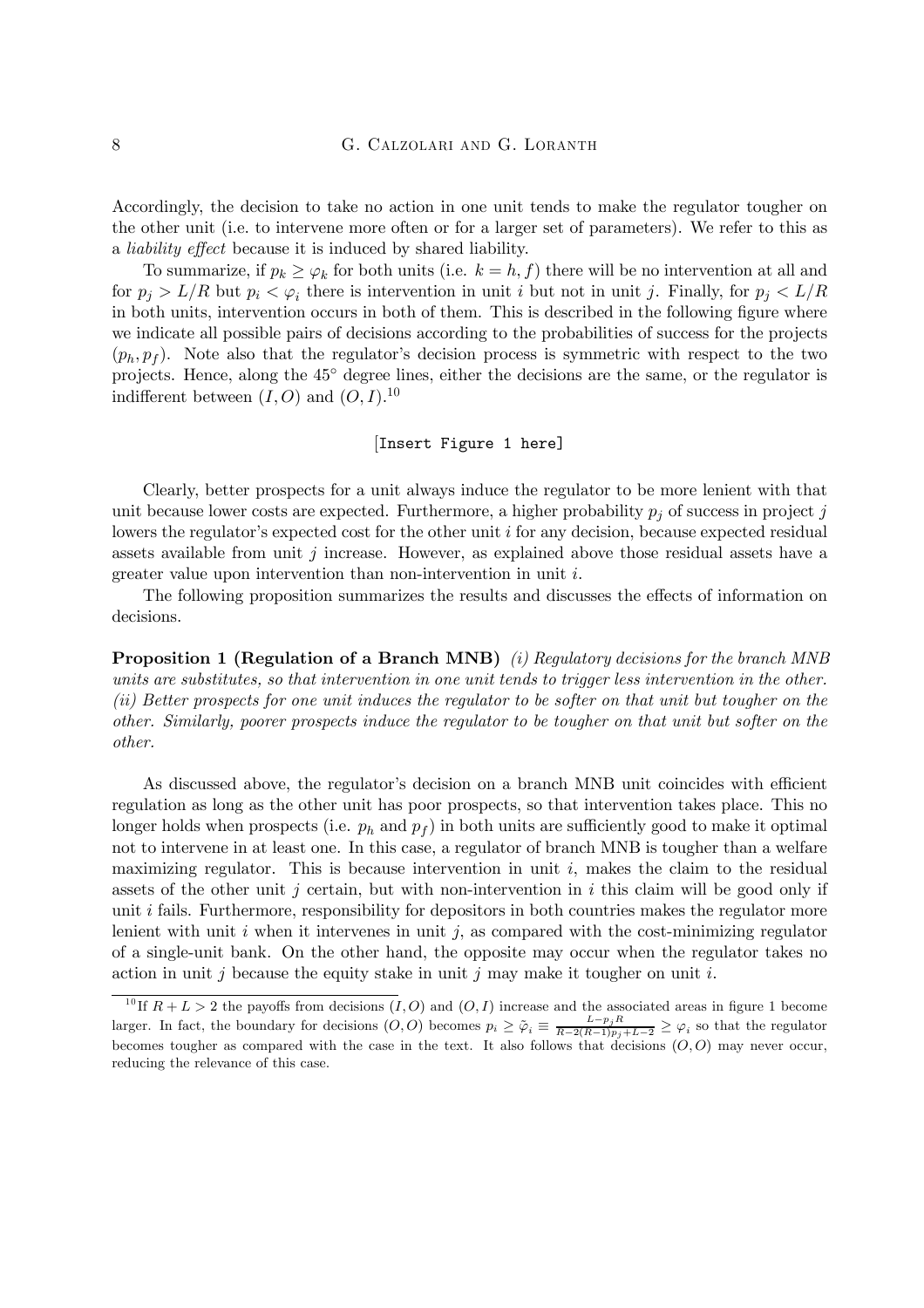#### 3.2 Subsidiary MNBs

With a subsidiary MNB regulation is decentralized; that is at  $t = 1$  the home and the foreign regulators make decisions about the local unit simultaneously and non-cooperatively.

The foreign regulator's decision is no different from that of the cost-minimizing regulator of a single-unit bank. Due to the limited liability of the home unit for the foreign subsidiary's losses and the precedence of foreign depositors as regards the subsidiary's assets, the decision of the foreign regulator is not affected by the prospects of the home unit or by the decision of the home regulator. The foreign regulator elects intervention in the subsidiary if the liquidation value  $L$  is larger than the expected cost reduction from leaving it open, i.e.  $p_f$ .

The situation for the home regulator is different. If the foreign unit is successful at  $t = 2$ , the home regulator can use the residual assets from that unit to reduce home costs. Intervention in the foreign unit, by contrast, leaves no foreign assets to transfer home. Thus, the home regulator would prefer the foreign regulator to be lenient, leaving additional assets to safeguard home deposits. In other words, the home regulator's decision does depend on the foreign regulator's decision. In particular, if there is no intervention abroad, the home regulator intervenes if  $-(1-L)+p_f(R-1)$ (its payoff upon intervention) is smaller than  $-(1-p_h)+(1-p_h)p_f(R-1)$  (its payoff by keeping the unit open) or,  $p_h \le \delta_h$  where  $\delta_h \equiv \frac{L}{1 - p_f(R-1)} \ge L$ . On the other hand, with foreign intervention, the decision of the home regulator clearly coincides with the regulator of the single unit and intervention is optimal if  $p_h \leq L^{11}$ 

It is plain to see that non-intervention in the foreign unit tends to make the home regulator tougher with the home unit. If the home regulator intervenes in the home unit at  $t = 1$  it has a certain claim to the residual assets of the foreign unit, while upon non-intervention this claim materializes only if the home unit fails. Thus, the ex ante value of this claim is greater upon intervention than without. This corresponds to the liability effect illustrated for branch MNBs.

Combining the regulators' decisions, we can draw the following figure to describe the unique equilibrium decisions for any pair of probabilities  $(p_h, p_f)$ .<sup>12</sup>

#### [Insert Figure 2 here]

Concerning the effect of information on regulation, note that the foreign regulator's decision is clearly unaffected by  $p_h$ , as it cannot benefit from any home residual assets. On the contrary, better prospects for the foreign project (i.e. higher  $p_f$ ) makes it more likely that the home regulator can reduce its costs and, as illustrated for the branch MNB, this effect is more pronounced on the regulator's payoffs associated with intervention.

<sup>&</sup>lt;sup>11</sup>If  $R + L > 2$ , regulators' payoffs are unaffected, except with decisions  $(I, O)$  where the payoff to the home regulator increases (as compared with the case in the text) and the boundary for the home regulator becomes  $\tilde{\delta}_h \equiv \frac{L(1-p_f)+p_f(2-R)}{1-p_f(1-R)} \ge \delta_h$ . Clearly, if the home regulator expects costs to be "bailed out" completely by foreign residual assets, it will be tougher on the home unit.

 $12$  In Section 5.2 we discuss how restriction to pure strategies is without loss of generality when regulators are cost minimizers.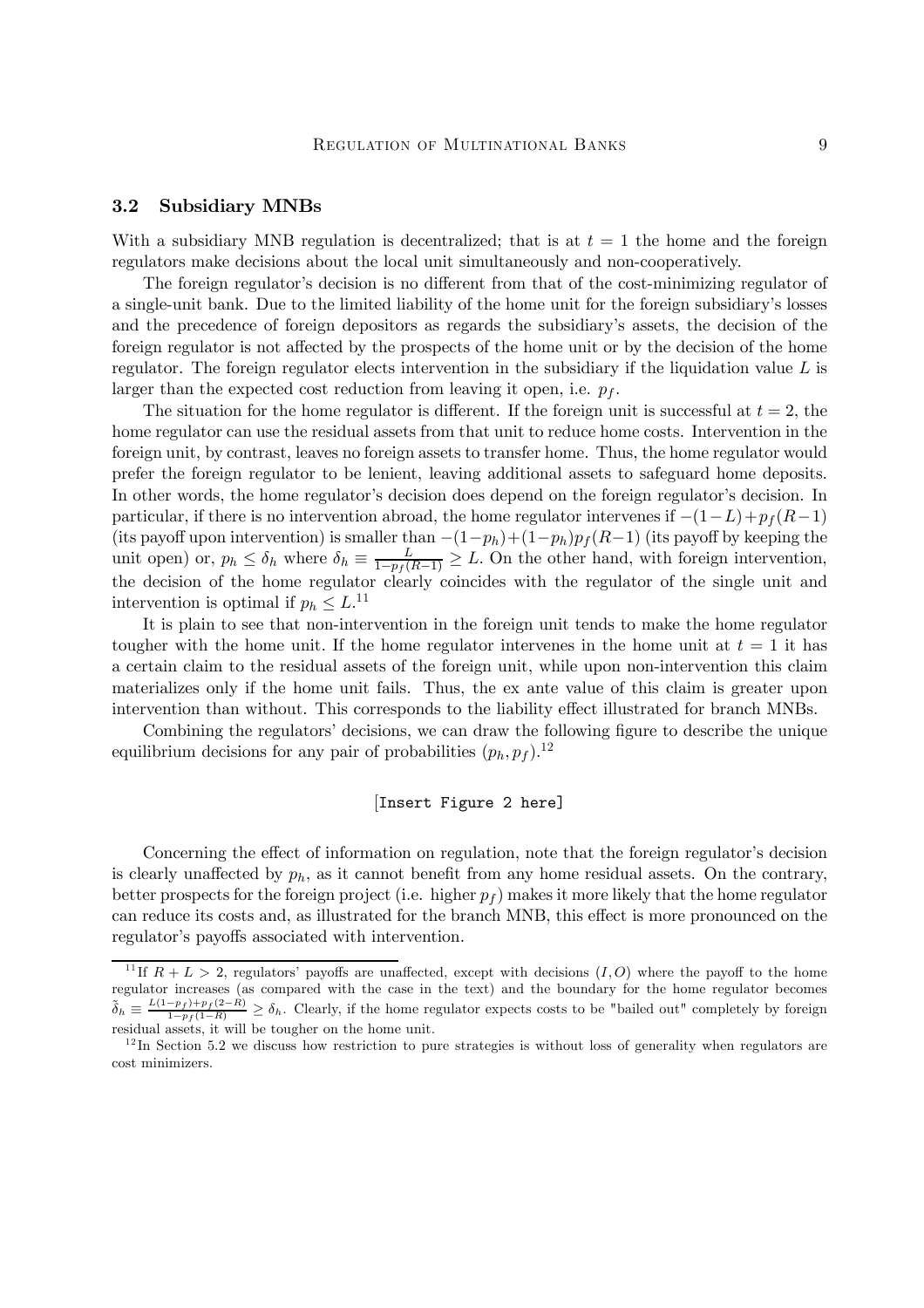The following proposition summarizes the results and discusses the effects of information on decisions.

Proposition 2 (Regulation of a Subsidiary MNB) With subsidiary representation, (i) more lenient foreign regulation induces tougher home regulation; (ii) Ceteris paribus (i.e. for  $p_h = p_f$ ), the home regulator is tougher than the foreign one; (iii) Favorable information on the foreign unit (i.e. higher  $p_f$ ) induces the home regulator to be tougher and in all other cases, favorable information induces softer regulation (the inverse applies when information is unfavorable).

Regulation of a subsidiary MNB is expected to differ from efficient regulation. First, costminimizing regulators are clearly tougher in general than social-welfare maximizing ones and the potential equity stake in the foreign unit makes this bias even more pronounced for the home regulator. Second, the potential equity stake in the foreign unit makes the bias even more pronounced for the home regulator, as explained above.<sup>13</sup> Finally, the foreign regulator acts precisely as a regulator of a single-unit bank (with cost-minimizing objective), whilst the home regulator is tougher because of the equity stake in foreign residual assets.

# 4 Prudential regulation and foreign representation

Our previous analysis allows to identify two main drivers for different regulations with branch and subsidiary MNBs.

Coordination effect. In a subsidiary MNB national regulators, each being responsible only for claims in its own country and acting independently, fail to internalize the effect of their decisions on the other country, unlike the regulator of a branch MNBs, who insures depositors in both countries.

Liability effect. The home unit is not liable for the losses of the foreign subsidiary, so the foreign regulator cannot count on residual assets located at home. In the branch representation, this asymmetry does not apply.

For a convenient decomposition of different decisions into these two effects, we consider a fictitious representation with two national regulators but with the symmetrical liability structure of a branch MNB. This hybrid representation differs from a subsidiary MNB in that the foreign regulator can draw on residual home assets when foreign assets fall short of deposit liabilities. By comparing decisions in a subsidiary MNB with those in the hybrid representation, we can isolate the pure liability effect. It is easy to see that in the hybrid representation the foreign regulator is tougher on the foreign unit than with a subsidiary MNB. As explained above, the regulator's equity stake in the home unit has greater value with intervention than without. For the same reason, therefore, the foreign regulator is tougher when it can use home assets to safeguard foreign depositors. In response to tougher behavior on the foreign unit in the hybrid representation, the

 $13$  In section 5.2 we show that even if the home regulator cares about the MNB's profits, Proposition 2 still stand as long as it weights profit less than costs.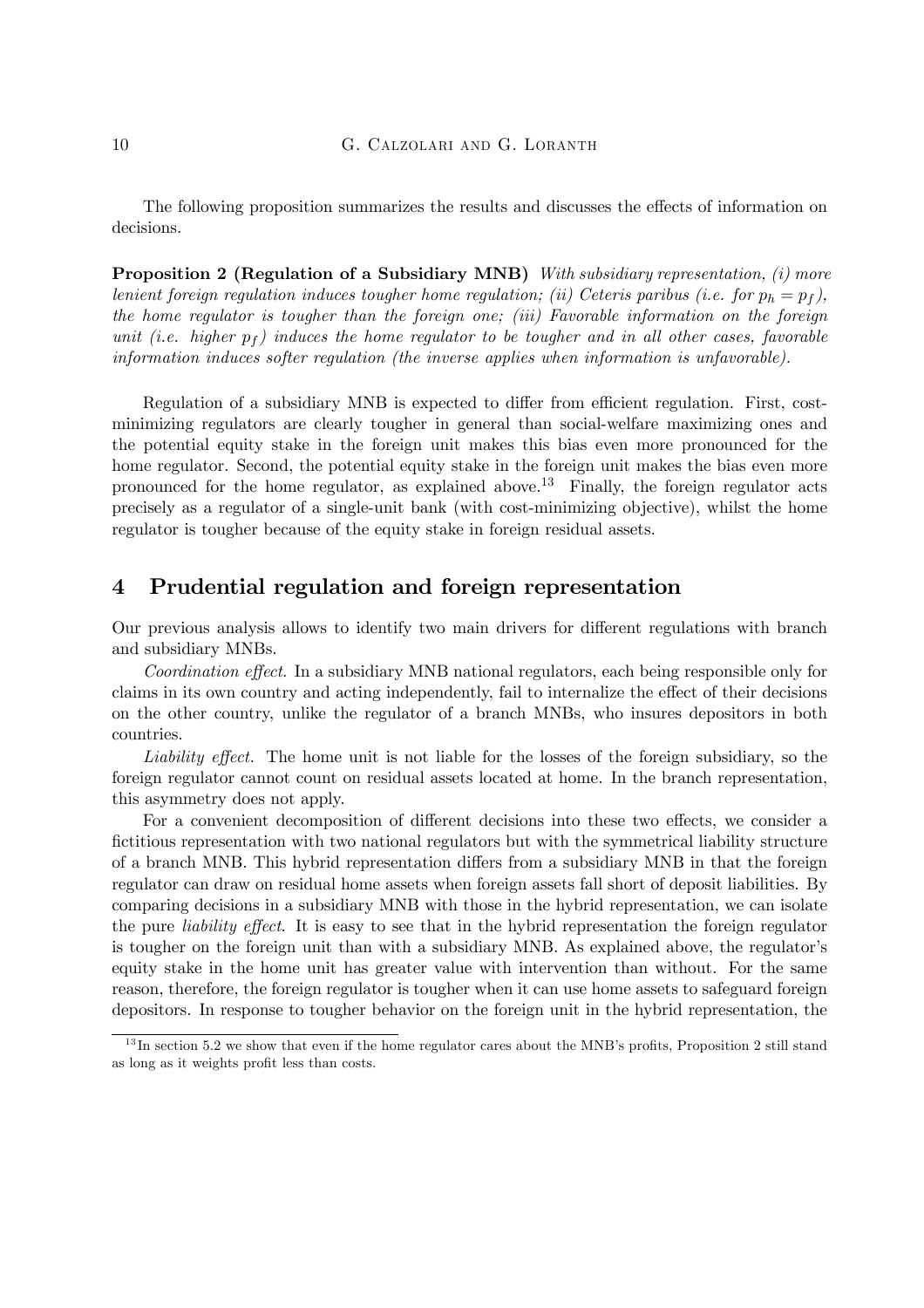home regulator may go softer on the home unit, as compared with the home regulator of a subsidiary MNB.

Next we compare decisions in the hybrid representation with those under a branch MNB. Any difference that emerges can be attributed only to the lack of coordination when two independent regulators act instead of a single one. The single regulator of a branch MNB internalizes all the potential benefits of keeping unit i open in terms of the residual assets that this unit may provide to reduce costs in unit j. Hence, full responsibility for deposit insurance in both countries induces the regulator of a branch MNB to be more lenient than the two regulators under the hybrid representation.

Adding the liability effect and the lack of coordination effect together, we get the overall comparison between decisions with subsidiary and branch MNBs.

Proposition 3 (Regulation: Subsidiary versus Branch) The home unit is subject to softer regulation with the branch than the subsidiary representation. The foreign unit is subject to softer regulation with branch than subsidiary if  $p_h \leq \max\{L, 1/2\}$ , and to stricter regulation otherwise.

Consider first the decision on the home unit. By adding the liability and the lack of coordination effects discussed above, it is immediate to see that regulation is softer with a branch than with a subsidiary MNB: both the effects point in this direction.<sup>14</sup>

With the foreign unit, things are more complicated. Because of shared liability, foreign branches face tougher regulation than subsidiaries. On the other hand, a single regulator that cares for deposit insurance costs in all countries tends to be softer on all units, i.e. also on the foreign one. Hence, the liability effect and the lack of coordination effect have opposite impacts on the decision. Interestingly, Proposition 3 shows that the probability of success of the home unit's project discriminates between these two countervailing forces. When  $p_h$  is low, intervention in the home unit takes place. Coordination makes regulation more lenient under the branch representation, while the liability effect vanishes because there are no residual assets in the home unit. On the contrary, when  $p_h$  is large enough there is no intervention in the home unit and both effects are present. But the higher  $p_h$ , the more attractive is intervention in the foreign unit when home assets can be exploited. Moreover, a higher  $p_h$  also implies that the lack of coordination effect is limited, because it is unlikely that foreign residual assets will be needed to reduce losses of the home unit. Hence, with a higher value of  $p<sub>h</sub>$  the liability effect dominates lack of coordination, and regulation on the foreign unit is tougher with a branch than a subsidiary MNB.

#### 4.1 Foreign representation: bank's choice and welfare implications

What is the MNB's preferred foreign representation and what are its consequences in terms of regulatory costs and welfare?

Several factors may play a role in banks' choice of foreign representation. The empirical literature has emphasized the importance of regulation (see Ursacki and Vertinsky 1992, Blandon

<sup>&</sup>lt;sup>14</sup>For extreme values of  $p_f$  and  $p_h$  decisions necessarily coincide with the two representations. Hence, the statement of the Proposition 3 should be intended with a "weakly" qualifier.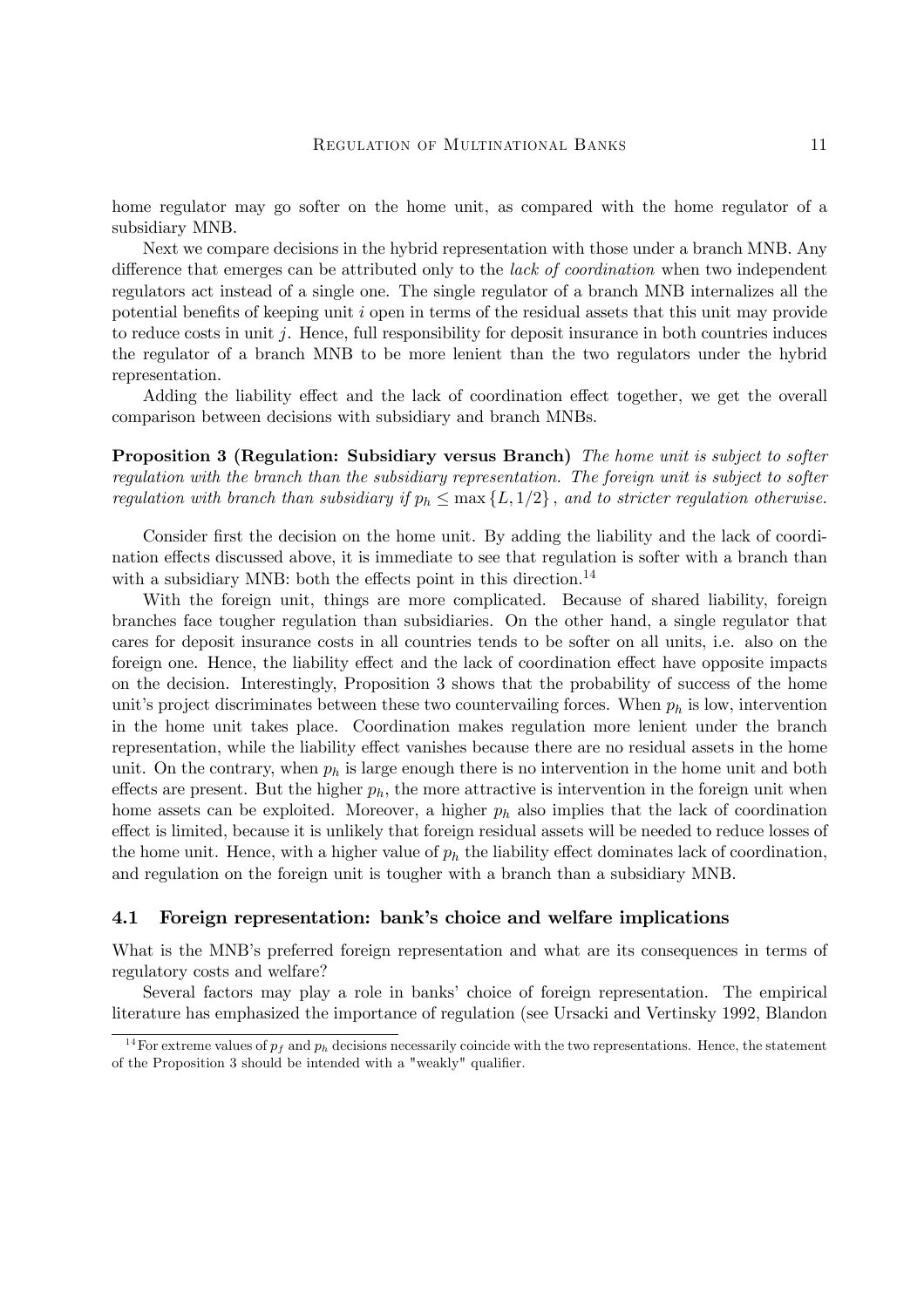1999 and Houpt, 1999). In this respect Proposition 3 may provide some indications. Consider a bank that is run by managers who maximize profits or want as many units as possible reaching the last stage with no intervention (say because they derive private benefits on managing projects up to  $t = 2$ ). Anticipating regulators' decision in  $t = 1$ , the banker may then choose subsidiary or branch.<sup>15</sup>

If  $p_h \leq \max\{L, 1/2\}$ , one can expect softer regulation for both units and greater expected profits with branch than with subsidiary. But, if  $p_h > \max\{L, 1/2\}$ , countervailing forces arise because a branch MNB may enjoy more lenient regulation at home, but a foreign branch may face a tougher regulation than a subsidiary. In fact, if  $p_f \geq p_h$  the home unit faces tougher regulation with subsidiary MNB, while the foreign unit faces the same decision irrespective of the representation form; if  $p_f < p_h$  the home unit faces the same decision for both representations, while a foreign branch is subject to tougher regulation than a subsidiary. Hence, we can state the following.

Proposition 4 (Bank's choice of representation) Assume that the bank maximizes profits or has a bias for continuation of projects. It prefers a foreign branch if the units are ex-ante *identical (i.e.*  $p_h = p_f$ ), or the home unit is risky (i.e.  $p_h \leq \overline{p}_h \equiv \max\{L, 1/2, p_f\}$ ). On the contrary, when the home unit is sufficiently safe (i.e.  $p_h > \overline{p}_h$ ) the bank will prefer a subsidiary.

Europe has a "single passport" scheme (EEC, 1989) designed to reduce protective barriers to entry by allowing any EU bank to establish branches elsewhere in the EU. This legislation notwithstanding, many banks have preferred to expand by establishing subsidiaries within the EU (Dermine, 2002). Similarly, subsidiaries of EU and US banks dominate in both Latin America and Eastern Europe, where banks may choose freely between branch and subsidiary. Though our stylized model fails to consider other important factors in banks' choice, it does explain this behavior on the assumption that banks in the EU and the US hold quite a safe portfolio of projects at home and that foreign projects available in Latin America or Eastern Europe are on average riskier. On the other hand, there is evidence that Asian banks prefer branches for expansion outside Asia.<sup>16</sup> This conforms with our prediction that branches should be more common when the home investment is not sufficiently safe.

Banks are not always free to chose the preferred representation for foreign units. In some cases, host regulators restrict this choice by imposing a specific representation(s) on foreign banks. It is thus interesting to study the properties of representations in terms of welfare, independently of whether they are obtained as the bank's choice or as a restriction adopted by national regulators. As previously discussed, cost-minimizing regulators intervene too much with respect to what

<sup>&</sup>lt;sup>15</sup>For the sake of the exposition, here we simply consider the case in which the banker knows  $p_h$  and  $p_f$ . Alternatively, assuming that the manager does not know them, one could have to specify a probability distribution for  $p_h$ and  $p_f$  and calculate the probability of ending in one of the regions associated with different regulatory decisions. However, the analysis would remain qualitatively unaffected.

<sup>&</sup>lt;sup>16</sup> Japanese banks, for example, seemingly preferred branches in their expansion into the US and the EU. See the BIS Report (2001) on the activities of multinational banks in emerging markets. See also Focarelli and Pozzolo (2003).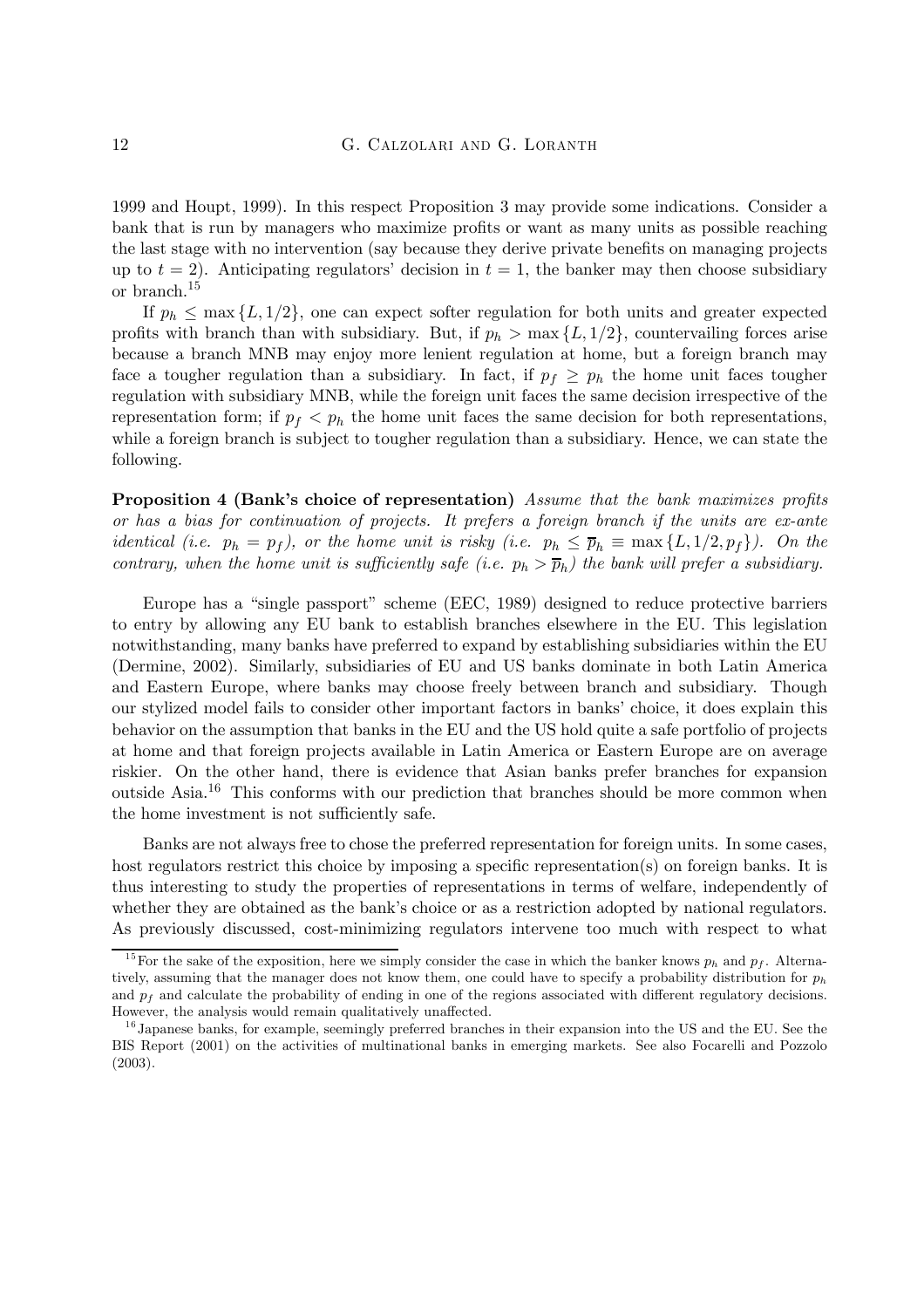welfare maximization would prescribe. If  $p_h \n\t\leq \max\{L, 1/2\}$  the branch representation induces softer regulation for both units as compared with subsidiary-MNB and it is thus closer to the welfare maximizing decision than the subsidiary one. This is also true if  $p_h > \max\{L, 1/2\}$  but  $p_h \leq p_f$ . On the contrary, if  $p_h > \overline{p}_h$  the two representations lead to the same decision on the home unit and there will be intervention with branch but not with subsidiary representation. Thus, the subsidiary representation brings closer to welfare maximizing decisions.

# 5 Extensions of the base model

In the previous sections, regulatory information was assumed to be cost-free and exogenously given. However, information acquisition is crucial in drawing a balance between centralized and decentralized MNB supervision. In Section 5.1 we extend the base model by adding an information acquisition stage and examine regulators' incentives to acquire information on the units' prospects.

Unlike the base model, regulators may be concerned with the MNB's profits for several reasons. In section 5.2 we then discuss how profit concerns change regulators' decisions in a multinational setting.

#### 5.1 Information acquisition

Assume that before acting on the unit(s) under their jurisdiction, regulators can decide whether to investigate with a cost c and learn a perfect signal so that at  $t = 1$   $p_i$  becomes either  $p_i = 1$ or  $p_i = 0$ .<sup>17</sup> As in the base model, all available information is shared truthfully by the regulators before any regulatory intervention. This is clearly a simplification of the regulators' complex monitoring task. Information may be far from perfect and, since regulators' interests most likely differ, information sharing may not be easily accomplished. Nevertheless, we believe our simplified information game can provide some insight into regulators' monitoring incentives, because, among other reasons, credibility is essential for bank regulators, which drastically limits their willingness to conceal or misrepresent information. We come back to this point in Section 6.

We define the value of information  $V^i$  on a given unit  $i = h, f$  as the difference between the regulator's expected payoff with and without the information. Our aim is to show how much the form of the foreign unit matters for the value of information and regulators' incentives to collect it. We restrict the probabilities  $p_h$  and  $p_f$  with no monitoring to be symmetrical and equal to  $p \in (0, 1)$  so that the comparisons will not be induced by asymmetries between the two projects.

In general, with two units operating in two different countries, the value of information on unit  $i$  is influenced by three effects:

Cost-saving effect. Information on unit i permits saving on intervention or failure costs for the same unit, by avoiding type I errors (intervening in a unit when with full information the optimal

 $17A$  regulator has no authority to investigate a unit for which it is not responsible; or alternatively, the cost of such information is too high. Note that with a branch MNB, in our model foreign authorities have no stake and they should not be expected to search for any costly information. Furthermore, considering signals that are not fully informative would provide qualitatively similar results.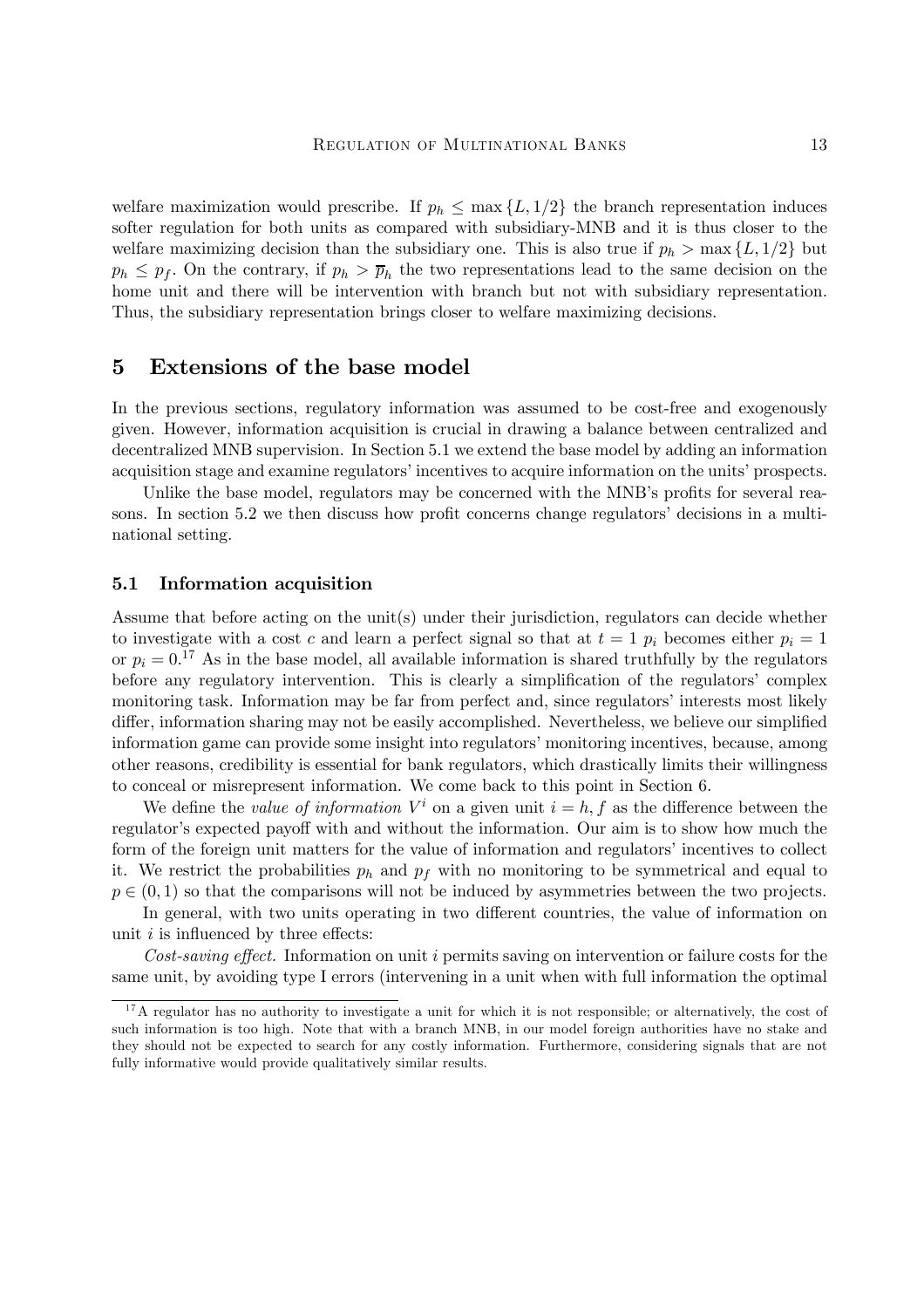decision would be no intervention) and type II errors (no intervention when the full-information decision would be intervention).

Coordination effect. When a regulator is responsible for depositors in both countries, it internalizes that information on a unit may affect the regulator's costs and decision on the other unit. In particular, monitoring unit  $i$  may result in non-intervention and, if the project succeeds, in additional assets that can safeguard depositors in unit j.

Liability effect. When unit j is liable for the losses of unit i, monitoring unit i may alter the decision on that unit and then also the value of residual assets from  $j$ . In particular, when information changes a regulators' decision on unit i from certain intervention to intervention only if monitoring discovers failure of unit  $i$  (thus avoiding a type I error), this liability effect is negative (residual assets from j have value  $(1-p)p(R-1)$  with monitoring, and  $p(R-1)$  with no monitoring so that the net effect is  $-p^2(R-1)$ ). Symmetrically, the liability effect is positive when information enables the regulator to detect and avoid type II error.

With branch MNBs, the regulator is liable for intervention costs and is entitled to residual assets in both countries, so that the value of information on a given unit may well be affected by all three effects discussed above. With subsidiary MNBs, regulators are not liable for losses in the other country, so there is no coordination effect. Nor can the foreign regulator claim home residual assets, so the liability effect is irrelevant to it.

Combining the three effects lead to the following intermediate results.

Lemma 1 With a branch MNB, monitoring one unit acts as a substitute for monitoring the other. With a subsidiary MNB, the home regulator perceives foreign monitoring as a substitute for home monitoring, but this is not the case for the foreign regulator.

To understand this result on substitutability, note first that if there is monitoring on unit  $j$ , the expected value of residual assets available from that unit is (weakly) larger than if unit  $j$  is not monitored (information avoids type I error). In addition, these larger expected assets will be useful to reduce costs in unit i with larger probability if i is not monitored. It then follows that monitoring unit  $i$  procures more residual assets that have greater value when unit  $i$  is not monitored. Clearly, substitutability in monitoring is a consequence of the liability effect induced by a liability structure that allows regulators to claim residual assets from units located in other countries.<sup>18</sup>

The next Proposition thus states our main results on monitoring MNBs.

Proposition 5 (Monitoring a multinational bank) *(i)* Under subsidiary MNB, the value of information is less for the home regulator than for the foreign regulator, who has greater incentive to monitor. (ii) Information is more valuable for regulators when the bank's foreign unit is a branch rather than a subsidiary so that more monitoring takes place in both units with branch representation.

 $18$ Also note that with subsidiary MNB the decision to monitor (or not) one unit does not influence the other regulator's decision at  $t = 1$ , which implies that neither regulator engages in "strategic monitoring", such as by delaying information acquisition.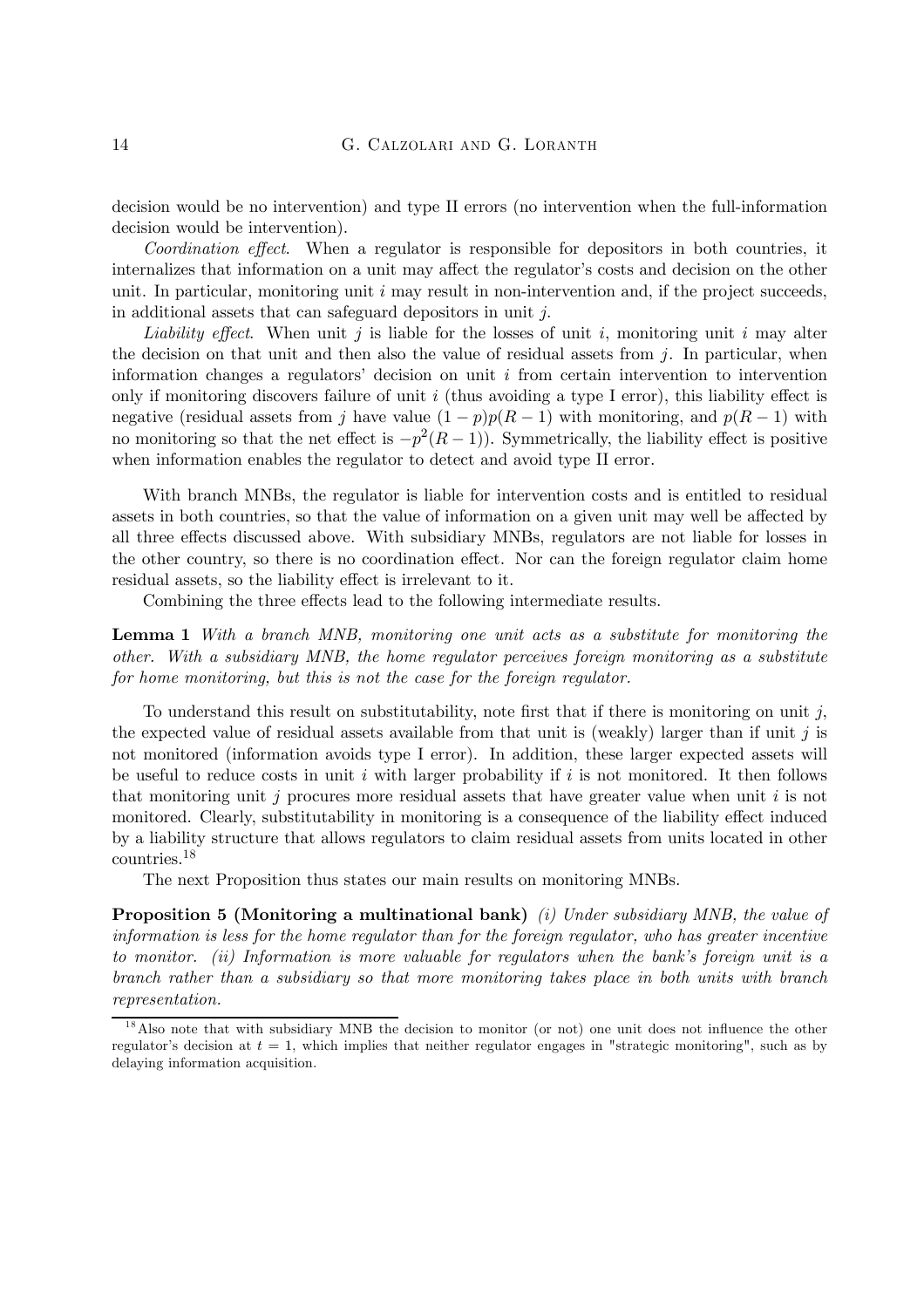As for result (i), note that with subsidiary representation  $V^h$  and  $V^f$  differ solely in the liability effect and Lemma 1 shows that this reduces monitoring effort for the home regulator. Part (ii) of the Proposition compares monitoring incentives under the two representations. Consider first monitoring on the home unit. The liability effect equally affects  $V^h$  in both representations, because the foreign unit is always liable for losses of the home unit. However, with a branch, the home regulator, being responsible for depositors in both countries, takes into account that acquiring information on the home unit may increase the (expected) value of residual assets which can be used to reduce intervention or failure costs in the foreign unit. Clearly, because of lack of coordination, all this is irrelevant with a subsidiary so that information on the home unit is more valuable for the home regulator in branch than subsidiary representations.<sup>19</sup>

Consider now the value of information on the foreign unit  $V^f$ . Note that for the foreign regulator of a subsidiary  $V^f$  is influenced only by the cost-saving effect of monitoring. On the contrary, for the home regulator of a foreign branch, a coordination effect (positive) and a liability effect (negative) also determine  $V^f$ . These effects are relevant only if, with no monitoring on the foreign unit, the home regulator decides to intervene in the foreign branch at  $t = 1$ , i.e. when p is sufficiently low.20 When this is the case, the coordination effect with branch representation is equal to the additional assets in the foreign unit that can be used to reduce intervention costs at the home unit (i.e.  $p(1-p)(R-1)$ ); comparing this with the liability effect (which is  $-p^2(R-1)$ , as shown above), we have that the sum of the two (i.e.  $p(R-1)(1-2p)$ ) is positive precisely when  $p$  is small. It follows that information on the foreign unit is more valuable for the regulator in charge under branch than under subsidiary representation.

Summarizing, with subsidiary representation the lack of coordination certainly reduces the value of information on both the home and the foreign unit compared with branch representation. The liability effect works in the opposite direction, increasing the value of information for the foreign subsidiary compared to the branch. However, this is always outweighed by the coordination effect, so the value of information on any unit is systematically larger with branch than with subsidiary.

Is it the case that the larger incentives to acquire information with branch representations may also lead to too much monitoring? Interestingly, this is never the case (see the Appendix for a formal proof). The explanation for this result is that the larger incentives to monitor with branch representation have also the effect of reducing the probability of intervention. Given that with both representations regulators intervene too often compared with welfare maximizing regulation, the value of information with branch representation is closer to the value associated with welfare maximization than with subsidiary representation.

 $19$  Independently of the representation form, information on a monitored unit may lead to a different decision on the other unit, so that the cost saving effect of information is irrelevant. As proven in the Appendix, considering different decisions in the two representations simply reinforces the results.

 $20$ Otherwise, with no intervention both the internalization and the equity stake effects are nil, because the expected value of the residual assets of the home unit are the same regardless of monitoring in the foreign unit.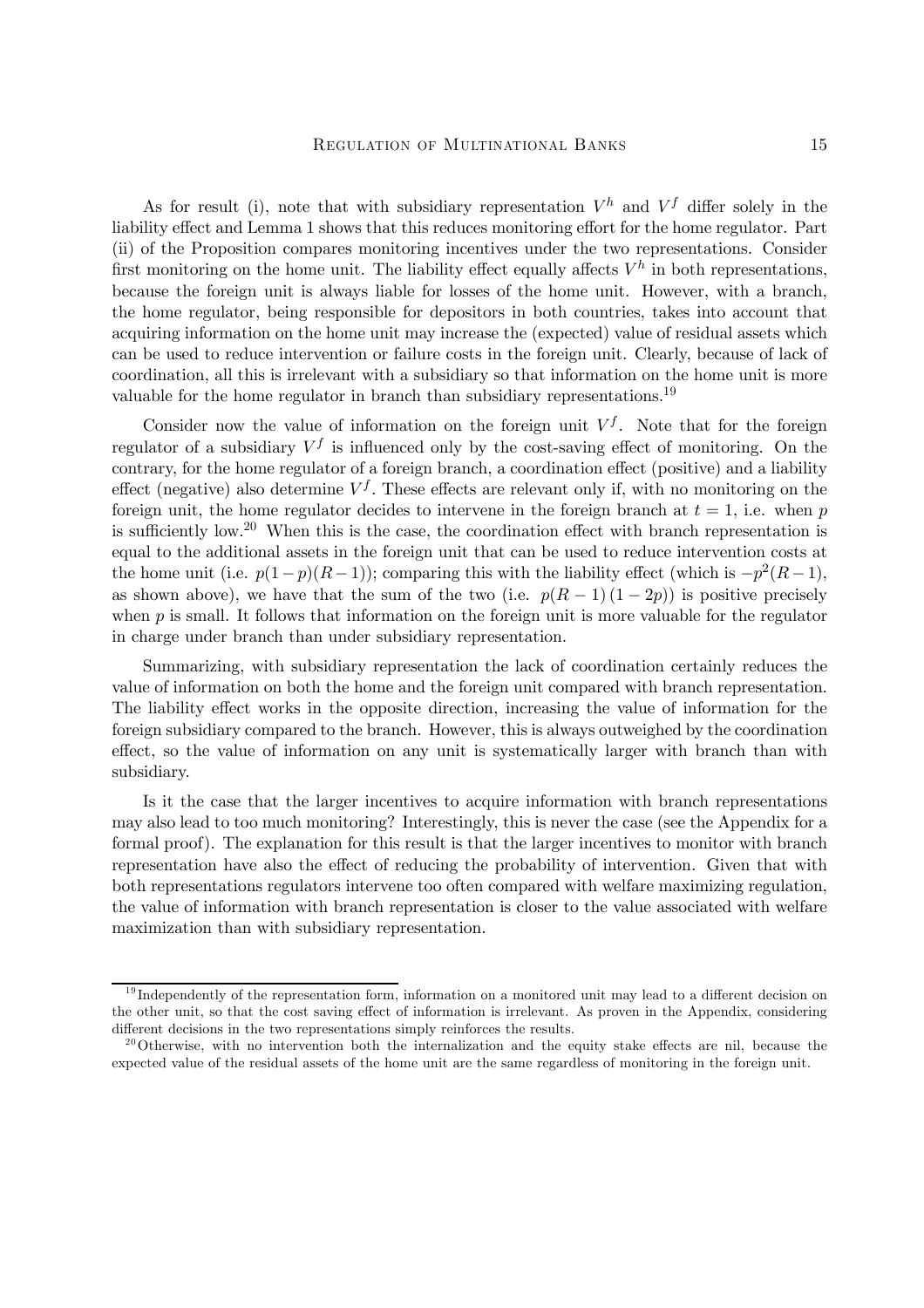#### 5.2 Welfare maximizing regulators and banks' lobbying

Regulators may also be concerned by the MNB's profits, for several reasons. Their mandate may explicitly embrace banking profitability, as when the financial stability of the local banking industry could be jeopardized by a drastic reduction in banks' profits. Alternatively, lobbying may induce the regulator to be concerned with profits (particularly in cases of imperfect delegation to regulators with private agendas).<sup>21</sup> This also happens when considering profits paid to local citizens who own the bank (at least in part).

We model this possibility by adding total MNB profits to the regulators' objective function, evaluated according to weights  $\alpha_h$  and  $\alpha_f$ , respectively for the home and the foreign regulator. Thus, regulators will be concerned for deposit insurance costs, as before, and now also, albeit to a smaller extent, for the bank's profits. Indeed, the interpretations of regulators' concern for profits suggest that costs should count no less than profits, so we here assume  $\alpha_i \leq 1$  for  $i = d, f$ .

With a subsidiary, the new feature of the game is that when the foreign regulator is interested in the MNB's profits, the decision is affected by the status of the home unit. Recall that the MNB makes no profit if the home regulator intervenes, so that non-intervention at home induces the foreign regulator to be softer; a strategy that enables it to benefit from the MNB's profit. Meanwhile, for non-intervention abroad, the home regulator's decision is shaped by two forces. As in the base model, the home regulator's claim to the residual resources of the foreign unit has a higher value with intervention than without. With home intervention on the other hand, MNB's profit are nil at home and abroad. Costs counting no less than profits, the first effect has a greater impact on the decision so the home regulator is tougher when the foreign regulator is softer, exactly as in the base model.

The following Proposition illustrates the effects of regulators' concern with profits under the two representations.

Proposition 6 (Effects of Profits on Regulation) With a foreign branch, larger profit weights  $\alpha_h$  and  $\alpha_f$  induce softer regulation on both units. With a foreign subsidiary, larger profit weights induce softer regulation, except for the home regulator who becomes tougher when  $\alpha_f$  increases. For  $\alpha_f > 0$ ,  $\alpha_h < 1$  and intermediate values of  $p_h$  and  $p_f$ , regulators follow mixed strategies.

As one would expect, the regulator of a branch MNB is more lenient when more importance is attached to the bank's profits. Less obvious is what happens with a subsidiary. Certainly, each regulator becomes less strict when it cares more about profits. Also, the foreign regulator tends to be more lenient if the home regulator does not intervene. Hence, by inducing the home regulator to be softer, a larger  $\alpha_h$  makes the foreign regulator softer as well. On the other hand, by inducing the foreign regulator to be lenient, a larger  $\alpha_f$  makes the home regulator tougher.<sup>22</sup>

 $^{21}$ Grossman and Helpman (1994), Feenstra and Lewis (1991) and Calzolari (2004) use this interpretation for regulators' stake in profits of firms.

<sup>&</sup>lt;sup>22</sup>If  $R + L > 2$ , regulators' payoff is unaffected except for strategies  $d_h = I$ ,  $d_f = O$ , in which case it increases as compared with the case discussed in the text. Hence, the home regulator gets tougher and the foreign regulator softer, so that areas  $(O, O)$  and  $(I, I)$  contract whilst  $(I, O)$  expands. With a branch MNB the same effects occur,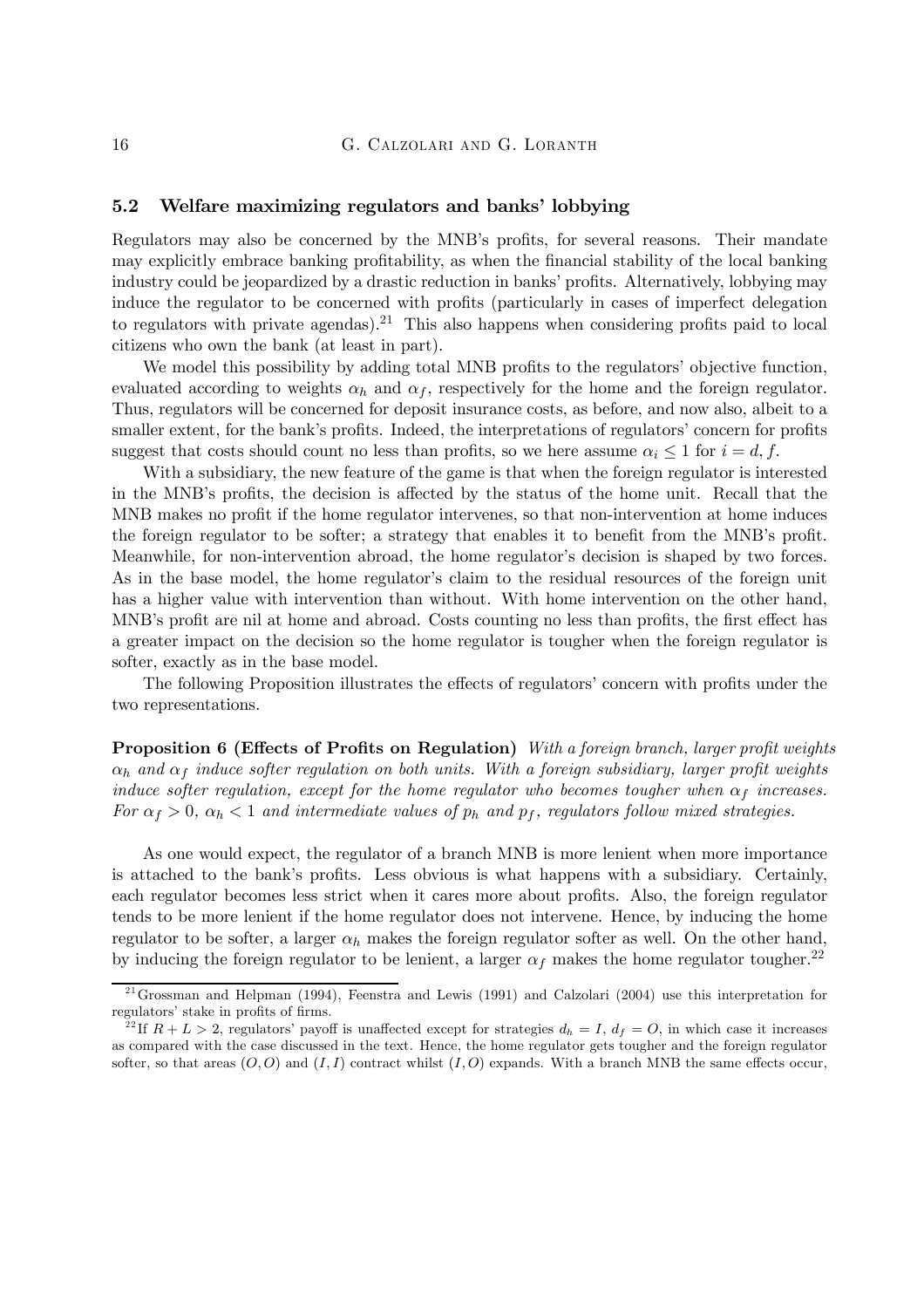An interesting consequence of this is the emergence of mixed strategies. Assume, for example, that the home regulator elects to intervene. As discussed above, this may prompt the foreign regulator to intervene, which, in turn, may make the home regulator change its decision to nonintervention. This cyclical pattern of decisions shows that a pure strategy equilibrium may not exist.<sup>23</sup> The presence of mixed-strategy equilibria is interesting; it is not unreasonable that a regulator may want to intervene with positive probability but not with certainty (the equilibrium is unique either in pure or in mixed strategies, as show in the Appendix). In the bank regulation literature, Freixas (1999) suggests that, to improve bankers' ex-ante incentives, the lender of last resort may employ mixed strategies to create a measure of "constructive ambiguity" with respect to the bail-out decision. Interestingly, the kind of ambiguity that emerges in our model for the regulator's decision is clearly independent of this motivation and is a consequence of strategic interaction between two independent national regulators.

To some extent, the weights that regulators assign to profits may also be conditioned by the MNB's own activities, such as lobbying or modifying the international distribution of ownership shares. In this respect, Proposition 6 sheds light on bank's preferences concerning these weights, as the following Corollary shows.

Corollary 1 (Lobbying and Ownership Structure) With a subsidiary, a multinational bank prefers to lobby and / or concentrate ownership at home rather than abroad.

By allocating its lobbying resources so as to increase the home regulator's concern with profit, the MNB may induce both regulators to be softer and expect larger profits. On the other hand, lobbying the foreign regulator may have the adverse effect of inducing the home regulator to intervene, leaving zero profits. For the same reason, if the bank can control the international distribution of its ownership shares, then it may prefer to concentrate ownership in the home country.

Now let us examine how introducing a regulatory concern with profits may affect the comparison between the two representations.

Proposition 7 (Subsidiary versus. Branch with profits) In cases where regulators also value profits: (i) For a given decision in the foreign unit, the home unit faces more lenient regulation with branch than with subsidiary representation; (ii) For intervention in the home unit, the foreign unit faces softer regulation under branch representation; for non-intervention in the home unit this is the case if and only if the probability of success of the home project is sufficiently low (i.e.  $p_h \leq \tilde{p}_h \equiv 1/[2(1-\alpha_h)+\alpha_f]$ .

and in addition area  $(O, I)$  also expands symmetrically to  $(I, O)$ . Further, regulators tend to be tougher when the probability of success of projects is high and more lenient when it is low. With both type of representations, our analysis remains qualitatively unaffected.

<sup>&</sup>lt;sup>23</sup>For extreme values of  $p_h$  and  $p_f$ , each regulator would either prefer to intervene or not to intervene at all, regardless of the other's decision. Hence, no mixed strategies occur. A full characterization of pure and mixed strategies is in the proof of Proposition 6.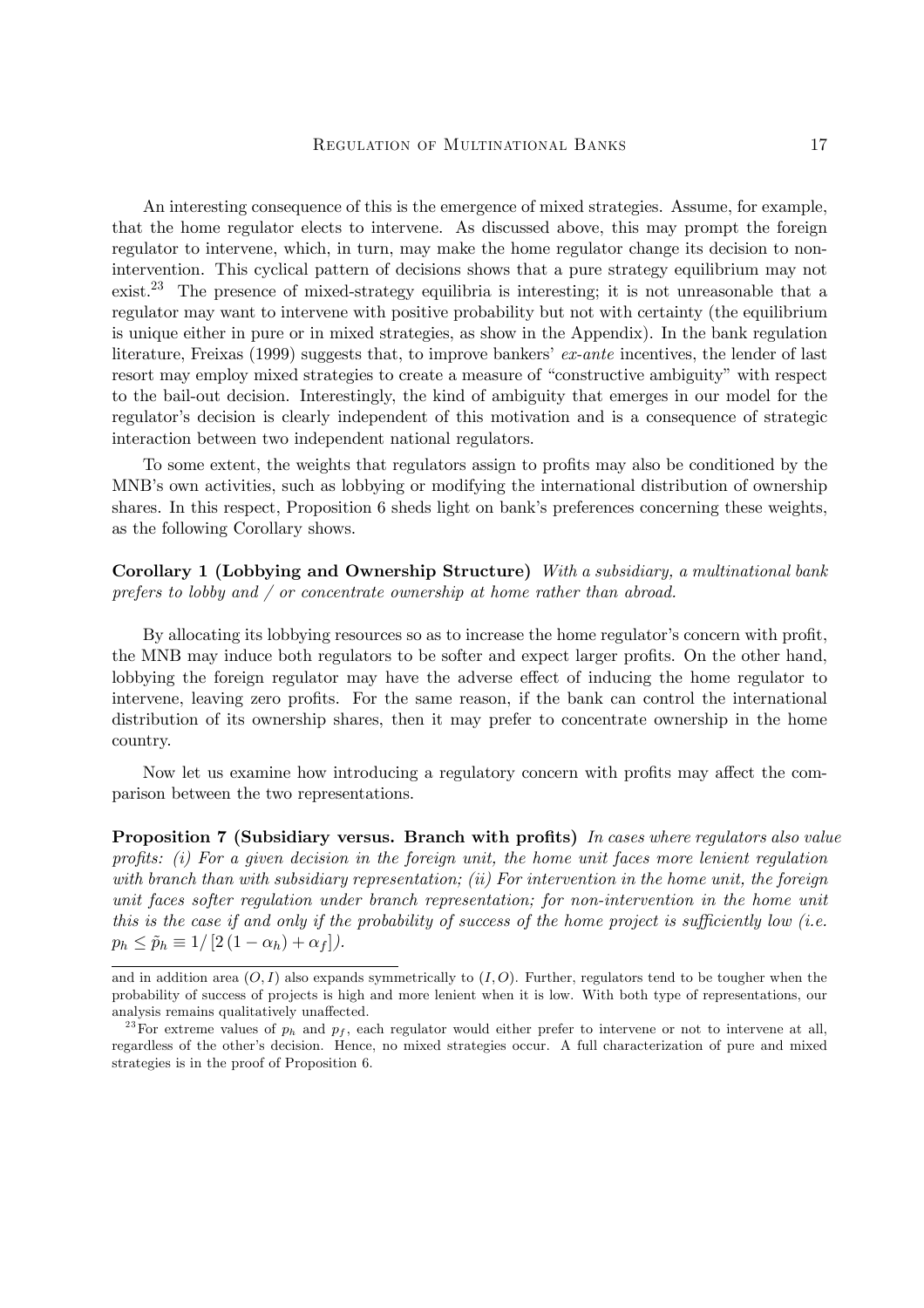With a subsidiary MNB, the mixed-strategy equilibria make the comparison of regulation under the two representations not particularly informative, with regard to "actual" decisions (i.e. decisions that are made on the basis of the mixed-strategy equilibrium). Accordingly, the Proposition 7 takes a different approach, determining the decision of one regulator for a given decision of the other. As can be seen, the results of this analysis are consistent with Proposition 3.

The effect of information on regulators' decisions is the same as in the base model with both representations (i.e. Propositions 1 and 2) when one considers (parametric regions with) pure strategies, except for subsidiary MNB, where the foreign regulator becomes more lenient when  $p_h$  increases (whilst in the base models it is unaffected by  $p_h$ ). On the contrary, with mixed strategies some significant differences arise. A larger  $p_h$  increases the payoff the foreign regulator may expect (via the profits) by keeping the foreign unit open. Hence, to restore the foreign regulator's indifference between the two decisions when  $p<sub>h</sub>$  increases, unexpectedly the home regulator must intervene with higher probability (recall that the foreign regulator's payoff for intervention increases if the home regulator also intervenes). The same effect applies also for  $p_f$ , so that in a mixed-strategy equilibrium the foreign regulator increases its probability of intervention when the foreign unit becomes safer.

It is also interesting to note that the difference in the value of information for the two regulators (Proposition 5) is reduced but not eliminated if regulators also care about profits. Additionally, in this case the home regulator may be motivated by strategic monitoring so as to affect the foreign regulator's decision.<sup>24</sup>

We finally conclude this section by briefly inspecting how decisions of regulators compare with efficient (joint welfare maximizing) ones when they also care about profits. It is immediate to see that as long as profit weights are not too high all the results of Section 3 hold: decisions with branch representation are closer to efficient ones unless  $p<sub>h</sub>$  is large enough, in which case subsidiary representation is preferable. Furthermore, with branch representation, the larger is  $\alpha_h$ , the less substantial is the bias towards intervention as compared with efficient regulation and, in the limit, when  $\alpha_h = 1$  the regulator behaves efficiently. Similarly, with subsidiary for any  $\alpha_h < 1$ ,  $\alpha_f$  < 1 both regulators pursue stricter rules than in the first best. In the limit, with subsidiary MNB the home regulator behaves efficiently when  $\alpha_h = 1$ . However, this is never the case for the foreign regulator, which intervenes more than the first best rule would require even for  $\alpha_f = 1$ : this is because it only benefits from the foreign unit's profit if the home unit is successful. We can thus conclude that with sufficiently large profit weights the branch representation is always more efficient than the subsidiary one.

 $^{24}$ In fact, assume that with no monitoring on the home unit the foreign regulator intervenes. By monitoring and discovering  $p<sub>h</sub> = 1$ , the home regulator can also induce the foreign regulator to change its decision and induce larger expected profit. This is never the case for the foreign regulator because the home regulator becomes more lenient when foreign monitoring shows that  $p_f = 0$ . However, in this case the foreign regulator intervenes in any case so that it will never be motivated to monitor by the strategic prospect of making the home regulator more lenient.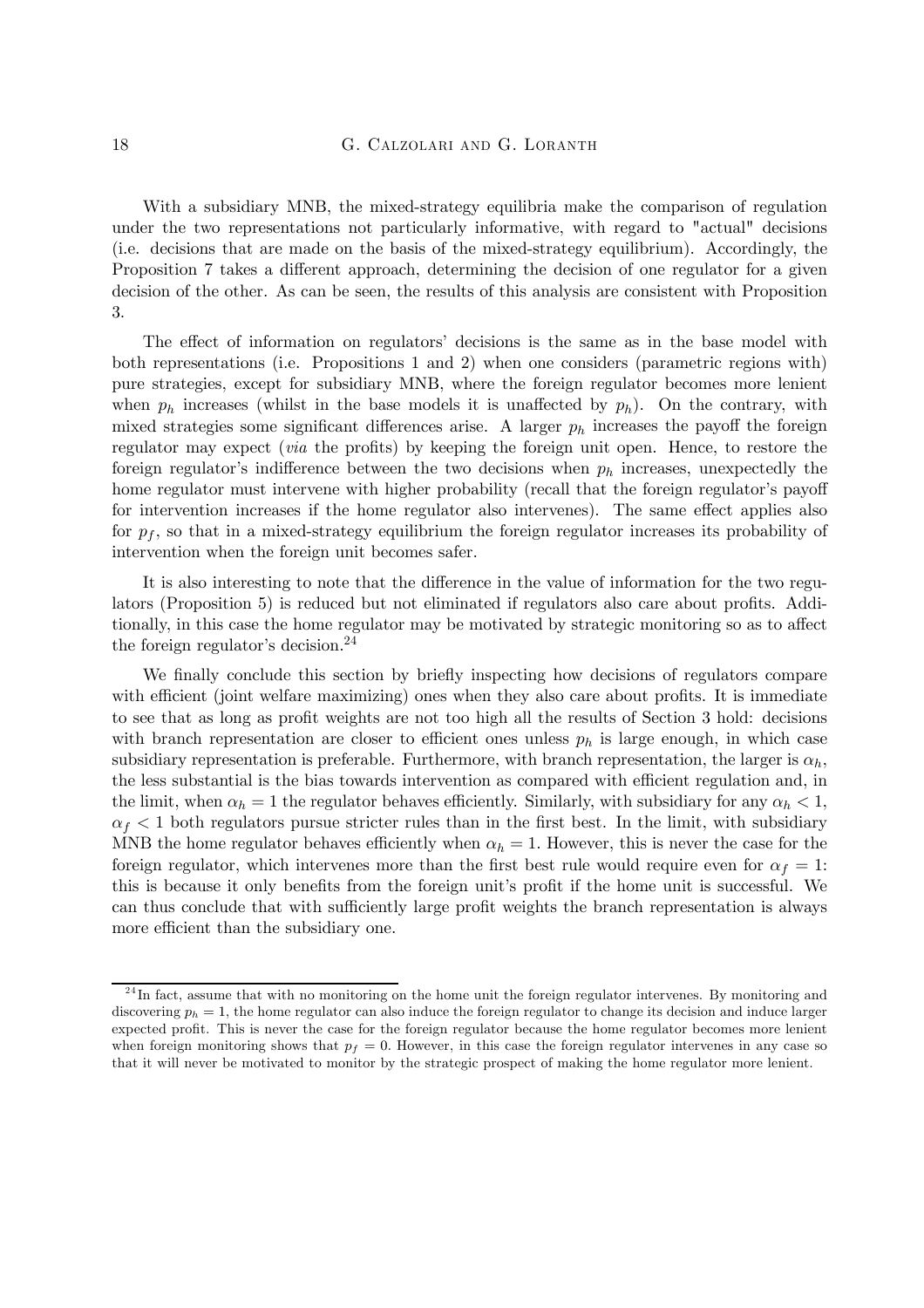# 6 Discussion and Concluding Remarks

Our understanding of the complex issues surrounding the regulation of multinational banks is still rudimentary and the results of this theoretical paper and its stylized model should certainly not be accepted unquestioningly, particularly as regards policy implications. Nevertheless, our simple model does prove versatile enough to deal with several important issues in MNB regulation.

We have shown that different organizational or representation forms can generate different regulatory responses. We argue that the liability structure on MNB units and the regulator's responsibility for foreign depositors induced by a particular representation form play a crucial role in explaining these differences. With regulators concerned with deposit insurance costs, branch representation leads to more lenient regulation for the home unit than does subsidiary representation, while the regulation of the foreign unit depends on the prospects of the home unit. With these indications concerning regulatory attitude towards the two representation forms, our model also predicts that MNBs should prefer branch representation when the home unit is risky and the foreign unit is safe.

We then endogenize regulators' monitoring activity and show that with a subsidiary the foreign regulator has greater incentive to monitor than does the home regulator, while the incentive to monitor is greater for branch than for subsidiary MNBs. We also discuss the effects on prudential regulation and monitoring decisions of regulators being also concerned with the MNB's profitability. In this case, we find a rich set of results for the subsidiary representation, among them showing also that an MNB may prefer to concentrate lobbying on the home regulator. We then argue that our results on the comparison between the two representation forms in terms of prudential regulation and monitoring are not quantitatively affected by the introduction of profit concerns.

We also show that with cost-minimizing regulators, unless the home project is particularly promising, branch representation leads to more efficient regulation than the subsidiary one. Furthermore, this is always the case when bank's monitoring is an issue and when regulators put a sufficiently large weight on the MNB's profitability.

With a subsidiary MNB monitoring and prudential supervision are typically unified under the responsibility of national regulators. However, the regulator in charge of prudential supervision of a branch MNB may not be the same one that can actually monitor the foreign unit, which naturally creates misalignments between regulators, inefficient decisions and potential problems in sharing relevant informations.<sup>25</sup> In our analysis we abstracted from the information-sharing issue, partly because we think that the blurring of supervisory information is more likely to be a problem between countries at different levels of institutional development. In those countries, however, MNBs are more likely to choose the subsidiary form (to limit the risk exposure of the home unit) which in turn implies less need to rely on foreign supervisory information because the liability structure naturally insulates the home unit from foreign risk.

We have also abstracted from the possible direct negative spill-over from a troubled to a sound unit. One could envisage situations in which intervention by the home institutions of a

<sup>&</sup>lt;sup>25</sup>See for example Repullo (2001) and Holthausen and Rønde (2002).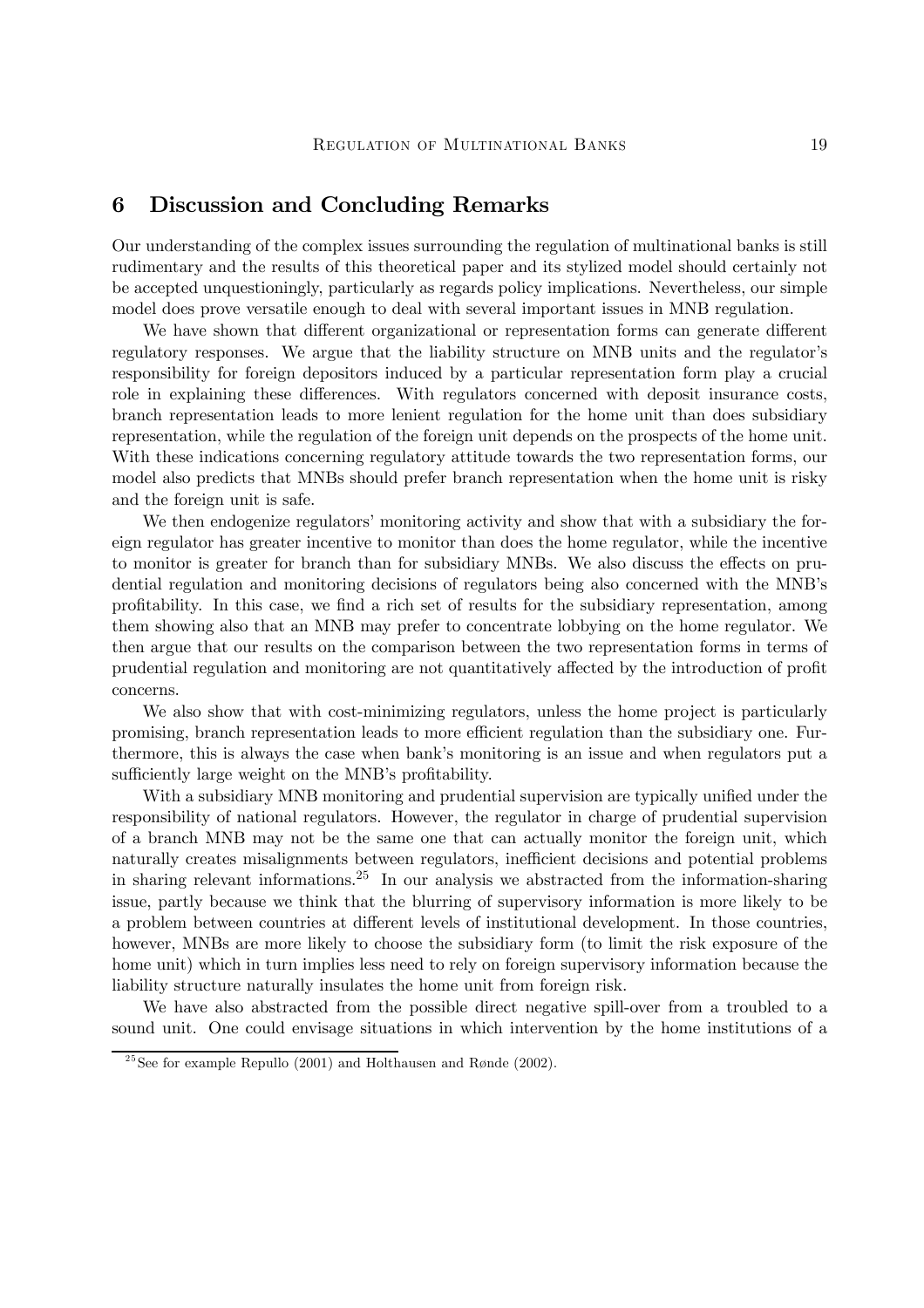subsidiary MNB would produce withdrawal of assets from the subsidiary, thereby affecting the latter's chances of survival. If such negative spillover were incorporated in the model, this would create an additional problem of coordination between regulators.

We assumed that the home regulator of a subsidiary MNB makes its intervention decision without consulting the foreign regulator. Similarly, we abstract from any reputational concerns that may restrain regulators (and the bank) from making decisions with severe negative impact on other regulators. However, we believe our assumptions capture the less centralized nature of decision-making between national regulators under subsidiary representation.

In an earlier version of this paper (Calzolari and Loranth, 2004) we also allowed the MNB to move resources from country to another to save a failing unit. With resource shifting, the coordination of regulatory decisions becomes even more important. We have shown that subsidiaries might be subject to less strict regulation than branches, because resource shifting produces benefits greater for the foreign regulator of a subsidiary than of a branch: it might give the foreign regulator a way to use home assets to reduce its own costs. We also show that the results of the base model, qualitatively, also carry over in this setting. We plan to extend this analysis in a follow up of our research.

# References

- [1] Acharya, V., 2003, "Is the International Convergence of Capital Adequacy Regulation Desirable?", Journal of Finance, 58(6), 2745-2781.
- [2] Bain, E., J. Fung and I. Harper, 2003, "Multinational Banking: Historical, Empirical and Case Perspectives", In Handbook of International Banking. A.W. Mullineux and V. Murinde (eds.). UK and USA: Edward Elgar
- [3] Blandon, J. G., 1999, "The choice of the form of representation in multinational banking: evidence from Spain", Working paper University Pompeu Fabra, n. 271.
- [4] Buch C. M. and S.M. Golder, 2001, "Foreign versus domestic banks in Germany and the US: a tale of two markets?", Journal of Multinational Financial Management, 11: 341-361.
- [5] BIS Papers, 2001, "The banking industry in the emerging market economies: competition, consolidation and systemic stability", No.4.
- [6] Calzolari, G., 2001, "Theory and practice of regulation facing multinational enterprises", Journal of Regulatory Economics, 20 (2):191-211.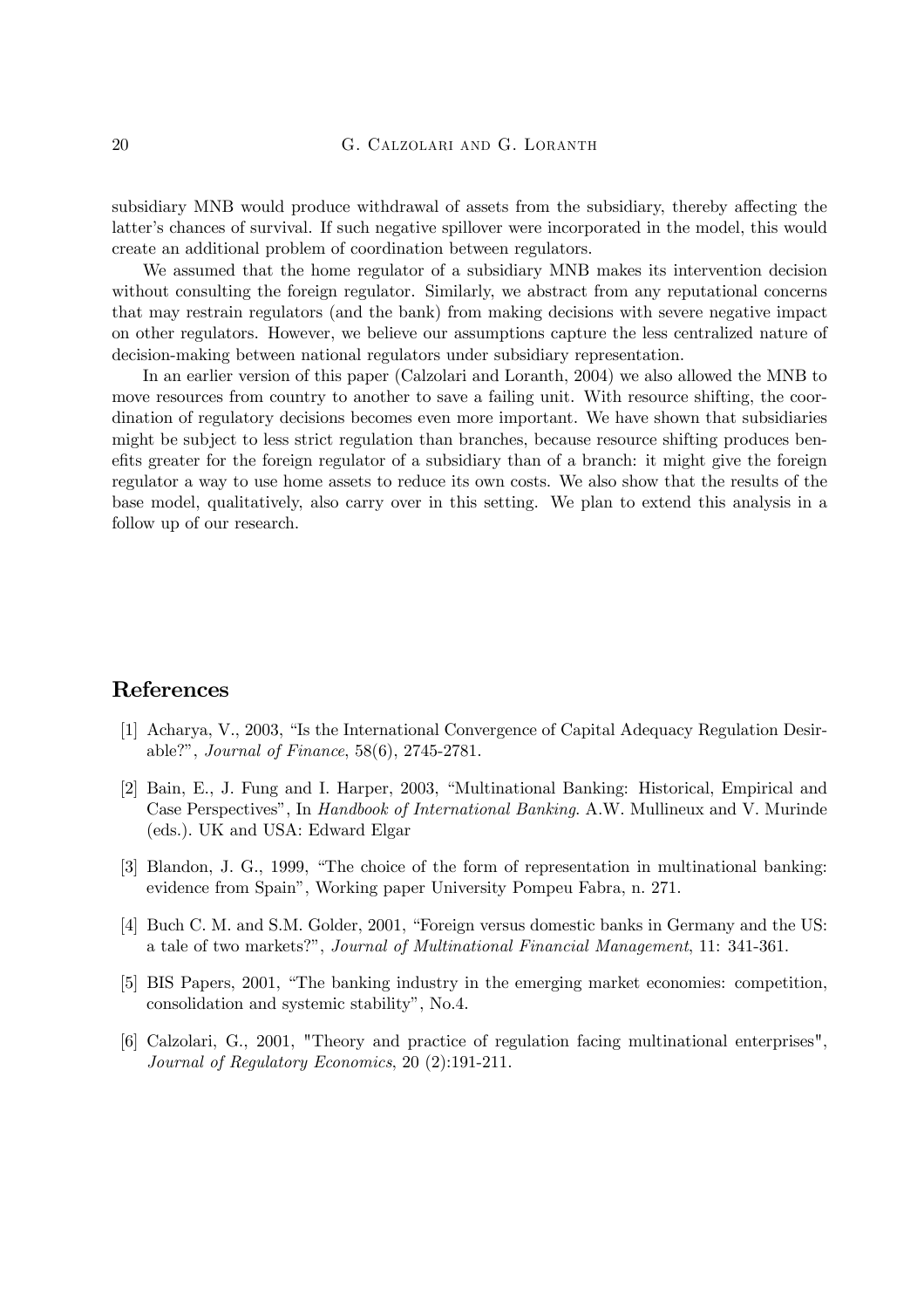- [7] Calzolari, G., 2004, "Incentive Regulation of Multinational Enterprises", International Economic Review, 45 (1): 257-282.
- [8] Calzolari G. and G. Loranth, 2003, "On the Regulation of Multinational Banks", Antitrust, Regulation and Competition: Theory and Practice, L. Lambertini Ed., Palgrave Macmillan.
- [9] Calzolari, G. and G. Loranth, 2004, "Regulation of Multinational Banks: A Theoretical Inquiry," CEPR Discussion Paper No. 4232. http://ssrn.com/abstract=508962
- [10] Dalen, D.M. and T. Olsen, 2003, "Strategic regulation of a multi-national banking industry", mimeo, Norwegian School of Economics and Business Administration.
- [11] Dell'Ariccia, G. and R. Marquez, 2006,"Competition among Regulators and Credit Market Integration", forthcoming in Journal of Financial Economics.
- [12] Dermine, J., 2002, "European Banking, Past, Present and Future", mimeo, INSEAD, Fontainebleau, France.
- [13] Dewatripont, M. and J. Tirole, 1994, "A theory of Debt and Equity: Diversity of Securities and Manager-Shareholder Congruence", Quarterly Journal of Economics, 109(4): 1027-1054.
- [14] European Central Bank, 1999, "Possible effects of EMU on the EU banking systems in the medium to long term", available at http://www.ecb.int/pub/pdf/emubnk.pdf
- [15] Federal Reserve Board, 2002, "Structure and share data for U.S. offices of foreign banks", available at http://www.federalreserve.gov/releases/iba/
- [16] Feenstra, R. and T. Lewis, 1991, "Negotiated trade restrictions with private political pressure", Quarterly Journal of Economics 56: 1287-1307.
- [17] Focarelli D. and A. F. Pozzolo, 2006, "Where Do Banks Expand Abroad? An Empirical Analysis", forthcoming, Journal of Business.
- [18] Grossman, G. and E. Helpman, 1994, "Protection for sale", American Economic Review 84: 883-850.
- [19] Harr T. and T. Rønde, 2004, "Branch or Subsidiary? Capital Regulation of Multinational Banks", mimeo, University of Copenhagen
- [20] Holthausen C. and T. Rønde, 2002, "Cooperation in international banking supervision: a political economy approach", mimeo, University of Copenhagen.
- [21] Houpt, J.V., 1999, "International activities of U.S. banks and in U.S. banking markets", Federal Reserve Bulletin, September: 599-615
- [22] Institute of International Bankers, 2001, Global Survey 2001, available at http://www.iib.org/global/2001/GS2001.pdf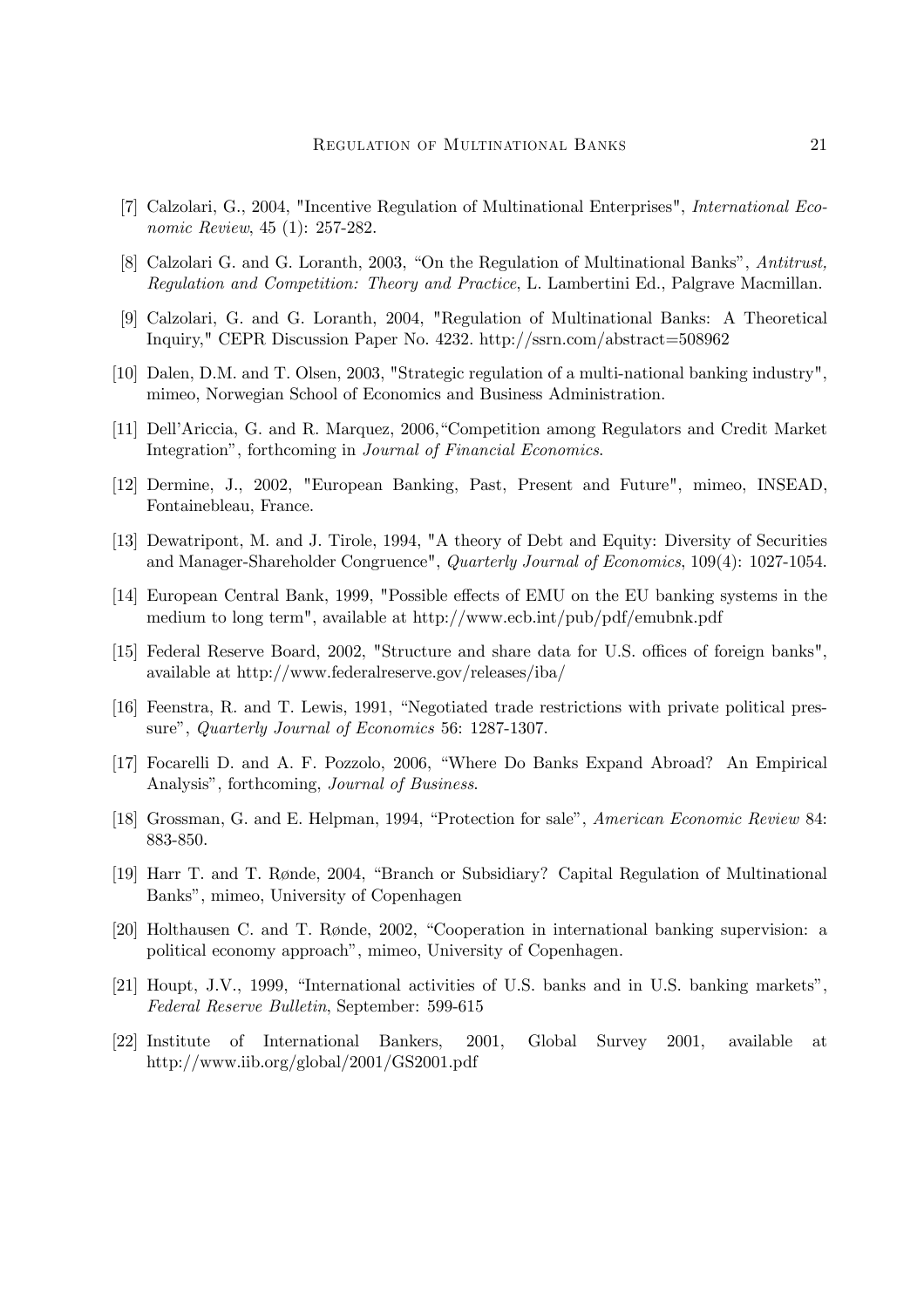- [23] International Monetary Found, 2000, World Economic and Financial Surveys, International Capital Markets: developments, prospects, and key policy issues, available at http://www.imf.org/external/pubs/ft/icm/2000/01/eng/
- [24] Kahn, C. and A. Winton, 2005, "Moral Hazard and Optimal Subsidiary Structure for Financial Institutions", Journal of Finance 59: 2531-2575
- [25] Mailath and M. Mester, 1994, "A Positive Analysis of Bank Closure," Journal of Financial Intermediation, 3: 272-299.
- [26] Repullo, R., 2000,"Who should Act as Lender of Last Resort? An Incomplete Contracts Model", Journal of Money, Credit and Banking, 32:580-605.
- [27] Repullo, R., 2001, "A model of takeovers of foreign banks", Spanish Economic Review, 3:1-21.
- [28] Ursacki, T. and I. Vertinsky, 1992, Choice of entry timing and scale of foreign banks in Japan and Korea, Journal of Banking and Finance, 16: 405-421.

# 7 Appendix

In this appendix we will refer to regulators' decisions with  $d^i \in \{I, O\}$ , where  $d^i = I$  means that the regulator in charge of unit i intervenes on that unit and  $d^{i} = O$  that she leaves it open (or does not intervene). By convention, the first letter in any pair of decisions  $(d<sup>h</sup>, d<sup>f</sup>)$  will refer to project h and the second to project f, i.e. for  $(d, d')$  we have  $d^h = d$  and  $d^f = d'$ .

#### Proof of Proposition 1.

The proof is in two steps.

Step 1. Optimal decisions are described by the following non-empty regions in the probabilities space  $(p_h, p_f) \in [0, 1]^2$ ,

$$
(I, I) \equiv \{ (p_h, p_f) : \frac{L}{R} \ge p_i, i = h, f \} \qquad (O, O) \equiv \{ (p_h, p_f) : p_i > \varphi_i, i = h, f \} \quad (O, I) \equiv \{ (p_h, p_f) : p_h > \max \{ \frac{L}{R}, p_f \} , \varphi_f \ge p_f \} \quad (I, O) \equiv \{ (p_h, p_f) : \varphi_h \ge p_h, p_f > \max \{ \frac{L}{R}, p_h \} \}
$$

where  $\varphi_i \equiv \frac{L}{R-2(R-1)p_j}$  for  $i \neq j$ .

To prove this note that at  $t = 1$ , if the regulator intervenes in unit i, the MNB will be unable to pay back depositor at  $t = 2$  (because  $R + L < 2$ ). Further, if the regulator does not intervene in the other unit j and this unit ends up with a successful project (with probability  $p_i$ ), the total assets of the bank will be  $R + L < 2$  so that the regulator incurs a cost of  $-2 + (R + L)$ . On the contrary, if unit j ends up in a bad state (with probability  $1 - p_i$ ), the bank's total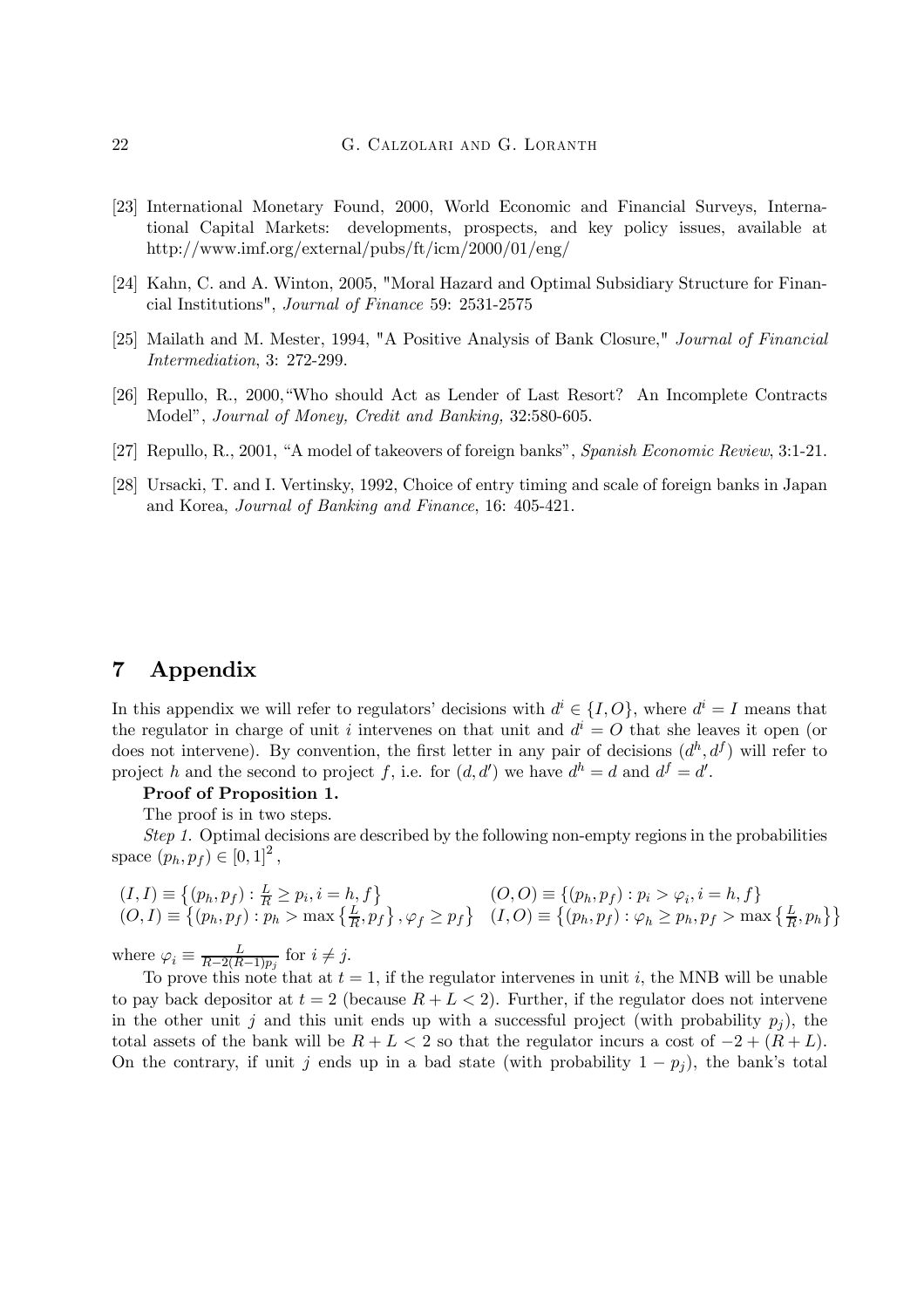assets will be  $L$  from unit  $i$ . In instead, both units are allowed to proceed, the regulator has to reimburse all depositors if both projects turn out to be bad, with an expected cost equal to  $-(1-p_h)(1-p_f)$  2. Alternatively, one of the two project may turn out to succeed while the other fails (with probability  $(1 - p_i) p_j$ ) so that the regulator's cost amounts to  $-(2 - R)$ . Hence, the home regulator's payoffs associated with available decisions are summarized in the following table.

| $d^j = I$                                                 | $d^j = Q$                                                      |
|-----------------------------------------------------------|----------------------------------------------------------------|
| $d^h = I \mid -2(1-L)$                                    | $-(1-L)+p_f(R-1)-(1-p_f)$                                      |
| $d^h = O \Big  -(1 - L) + p_h(R - 1) - (1 - p_h) \Big _1$ | $-[(1-p_h) p_f + (1-p_f) p_h] (2-R)+$<br>- $(1-p_h) (1-p_f) 2$ |

Consider first decision  $(I, I)$ . For this decision to be optimal it must be that  $-2(1 - L) \ge$  $-(1 - L) + p_i(R-1) - (1 - p_i)$  for  $i = h, f$  and  $-2(1 - L) \ge -[(1 - p_h) p_f + (1 - p_f) p_h] (2 - R) (1-p_h)(1-p_f)$  2. However, this second condition is implied by the first so that it is simply needed that  $p_i \leq \frac{L}{R} < 1$  so that region  $(I, I)$  is non-empty. For decision  $(O, I)$  to be optimal it must be that the payoff associated with  $(I, I)$  is smaller, i.e.  $p_h > \frac{L}{R}$ , as well as that associated with  $(O, O)$ , i.e.  $p_f \leq \varphi_f = \frac{L}{R-2(R-1)p_h}$  and that associated with  $(I, O)$ , i.e.  $p_h \geq p_f$ . By symmetry, for decision  $(I, O)$  to be optimal it must be  $p_f > \frac{L}{R}$ ,  $p_h \le \varphi_h = \frac{L}{R - 2(R - 1)p_f}$  and  $p_h \le p_f$ . Moreover, note that the condition  $p_h \leq \varphi_h$  can be rewritten as  $p_f \leq \varphi'_h = \frac{Rp_h - L}{2p_h(R-1)}$ . Boundaries  $\varphi'_h$  and  $\varphi_f$  are both increasing and may intersect at  $p_h = c_{\pm} \equiv \frac{R \pm \sqrt{R^2 - 8L(R-1)}}{4(R-1)}$  $\frac{4(R-3L)(R-1)}{4(R-1)}$  if the discriminant in  $c_{\pm}$ is positive, i.e.  $L \leq \frac{R^2}{8(R-1)}$ . This is always the case because  $L + R \leq 2$  which also implies that  $c_+ > 1$  and then the two curves  $\varphi'_h$  and  $\varphi_f$  intersect only once in the  $[0, 1]^2$  space of probabilities  $(p_h, p_f)$ . Hence, regions  $(I, O), (O, I)$  and  $(O, O)$  are non-empty.

Finally, regions do not intersect so that there is no indifference for decisions except along the 45◦ degrees lines where either the decisions are the same, or, otherwise, the regulator is indifferent between  $(I, O)$  and  $(O, I)$ .

Step 2. To prove result (i) in the Proposition we then simply need notice that for any i we have  $\varphi_i \geq L/R$ . For result (ii), consider first boundary  $L/R$ . A higher (lower)  $p_i$  can only induce a decision change from  $d^i = I$  to  $d^i = O$ , if any. On the contrary,  $\varphi_i$  is increasing in  $p_j$  and this implies that with a higher  $p_i$  the home regulator needs to face a higher  $p_i$  in order to take decision  $d^i = O$ . Hence, ceteris paribus, if a change of  $p_i$  affects the home regulator's decision at all, it induces a change from  $d^i = O$  to  $d^i = I$ .

Proof of Proposition 2. The proof is in three steps.

Step 1. We first show that with subsidiary MNBs the unique equilibrium is in pure strategies and equilibrium decisions are described by the following non-empty regions in the probabilities space  $(p_h, p_f) \in [0, 1]^2$ ,

$$
(I, I) \equiv \{ (p_h, p_f) : p_i \le L, i = h, f \} \quad (O, O) \equiv \{ (p_h, p_f) : p_h > \delta_h, p_f > L \} (O, I) \equiv \{ (p_h, p_f) : p_h > L \ge p_f \} \quad (I, O) \equiv \{ (p_h, p_f) : \delta_h \ge p_h, p_f > L \}
$$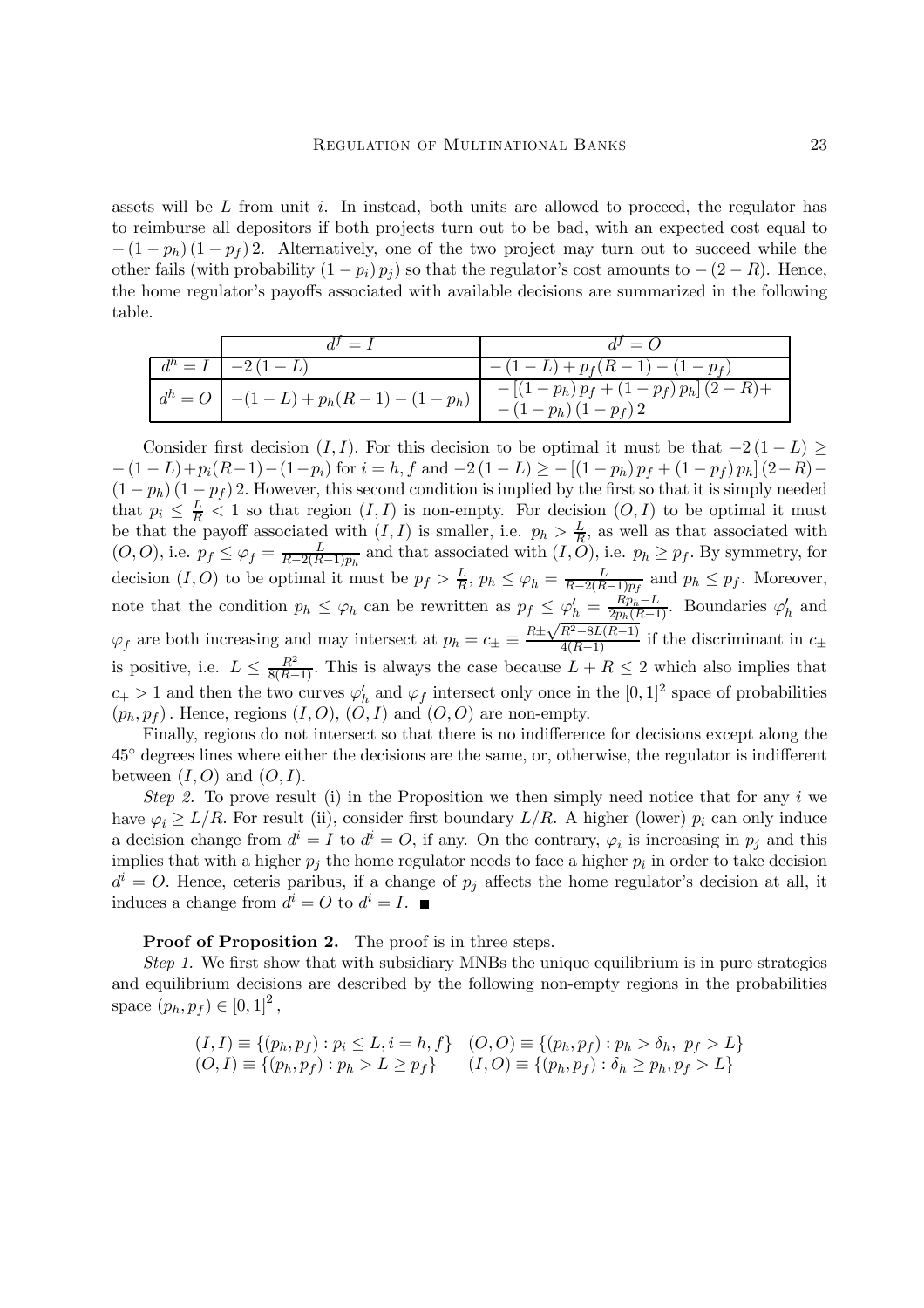where  $\delta_h \equiv \frac{L}{1 - p_f(R-1)}$ .

To prove this note that with decisions  $(O, O)$ , if the home project fails (with probability  $(1-p_h)$ ) and the foreign project succeeds (probability  $p_f$ ), the home regulator can recover some of her costs. In fact, if the home project fails, the home regulator is entitled to all the foreign assets left after foreign depositors are reimbursed  $(R-1)$ , and bears a cost of  $-1+(R-1)$ . Foreign regulator's payoffs are similar except that when the foreign project fails and the home succeeds, the foreign regulator cannot expect any resources from the mother bank. Payoffs associated to different decisions are immediate so that we obtain the following normal form representation of the regulation game (in each cell the top payoff relates to the foreign regulator and the bottom to the home regulator).

|                | $d^J = I$              | $d^f = Q$                                      |
|----------------|------------------------|------------------------------------------------|
| $d^h=I$        | $-(1-L)$<br>$-(1 - L)$ | $- (1 - p_f)$<br>$-(1-L)+p_f(R-1)$             |
| $\int d^h = O$ | $-(1-L)$<br>$-(1-p_h)$ | $-(1-p_f)$<br>$-(1-p_h)[p_f(1-(R-1))+(1-p_f)]$ |

Necessary conditions for a pair of decisions to be a (pure-strategy) Nash equilibrium can now be simply derived from the previous matrix. Uniqueness and non-mixed strategies are guaranteed by the foreign regulator having a dominant strategy (note 25 in the proof of Proposition 6 also clarifies this point). All the regions associated with different pair of decisions are non empty. Indeed, boundary  $\delta_h$  takes value  $L/(2 - R)$  with  $L < L/(2 - R) < 1$  for  $p_f = 1$  so that regions  $(I, O)$  and  $(O, O)$  are non empty. Regions  $(I, I)$  and  $(O, I)$  are also trivially non empty.

Step 2. Result (i) simply follows from  $\delta_h \geq L$ . For result (ii) one simply has to verify how the two regulators act when  $p_h = p_f$ , i.e. along the 45° line in figure 2. As long as  $p_h = p_f \leq L$ they both prefer to intervene on the local unit. Moreover, boundary  $\delta_h$  takes value L at  $p_f = 0$ , takes value  $L/(2 - R)$  with  $L \le L/(2 - R) \le 1$  at  $p_f = 1$  and finally it is an increasing function of  $p_f$ . Hence,  $\delta_h$  crosses the 45° line once. This suffices to show that there are values of  $p_h$  and  $p_f$ with  $p_h = p_f$  such that equilibrium decisions are  $(I, O)$ . Finally, for the remaining values  $p_h = p_f$ equilibrium decisions are  $(O, O)$ .

Step 3. As for result (iii), first note that  $\delta_h$  is an increasing function of  $p_f$ . On the contrary, all the other boundaries defining the regions with different decisions in step 1 do not depend on  $p_h$  nor on  $p_f$ . Hence, the proof can be immediately obtained from simple inspection of Figure 2. Fixing the level of  $p_i$  and increasing  $p_j$  with  $i, j = h, f$  and  $i \neq j$ , one can check how regulators decisions are adapted to signals that affect the probability of success of any project.

**Proof of Proposition 3.** For the same values of the parameters, we need to compare the decisions that the home and the foreign regulator would take with subsidiary or branch representation. Note first that  $\varphi_h$  and  $\varphi_f$  cross each other at  $p_h = c_+$  (Proof of Proposition 1) which is smaller than L iff  $L \leq 1/2$ . Furthermore,  $\varphi_f = L$  for  $p_h = 1/2$ , with  $\varphi_f$  increasing in  $p_h$ .

**Case**  $L \leq 1/2$ . Consider first decisions concerning the home unit. For  $p_f \geq L$  decisions coincide with the two representation forms except for  $p_h \in [\delta_h, \varphi_h]$  where there is intervention on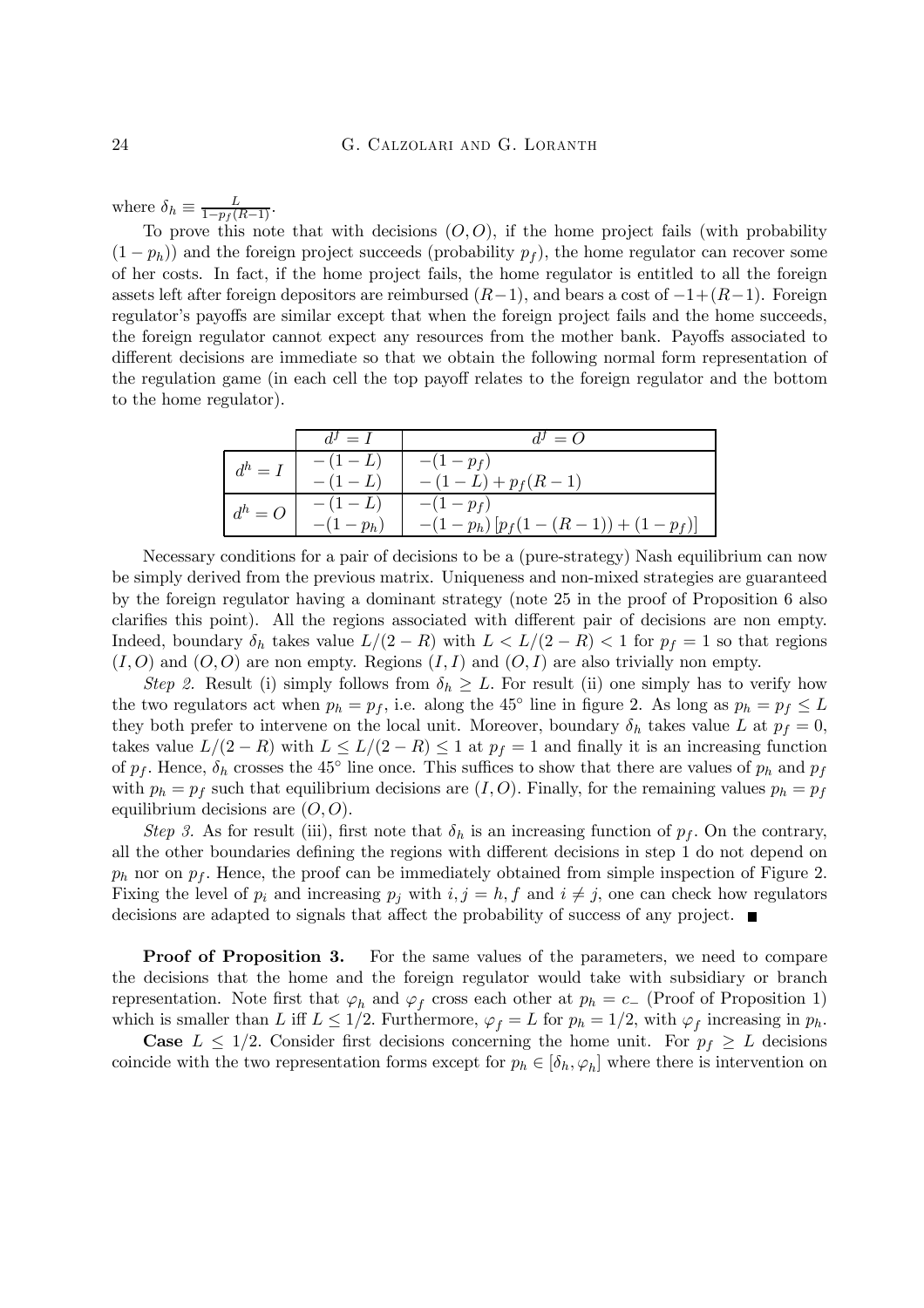the home unit with with subsidiary but not branch representation. For  $p_f < L$ , note that  $L \leq 1/2$ implies that  $\varphi_h$  and  $\varphi_f$  cross each other in the area  $\{p_i \leq L, i = h, f\}$  which corresponds to decisions  $(I, I)$  for subsidiary MNB. Hence, either decisions coincide with the two representations or, if  $p_f \leq \max\{p_h, \varphi_h\}$  and  $p_h \in [L/R, L]$ , they are O and I respectively for branch and subsidiary MNB.

Consider now decisions for the foreign unit. For  $p_h \geq 1/2$ , so that  $\varphi_f \geq L$ , either the foreign unit is kept open for both representations or the decision is  $I$  and  $O$  respectively for branch and subsidiary MNB if  $p_f \in [L, \varphi_f]$ . On the contrary, for  $p_h < 1/2$  either decisions coincide for both representations, or the decision is  $I$  and  $O$  respectively for subsidiary and branch MNB if  $p_f \in \left[\min\left\{\varphi_f, p_h\right\}, L\right]$  for any  $p_h \in [L/R, L]$ , and if  $p_f \in [L/R, L]$  for any  $p_h < L/R$ .

**Case**  $L > 1/2$ . Note that  $L > 1/2$  implies  $\varphi_h$  and  $\varphi_f$  cross each other in the area  $\{p_i > L, i = h, f\}$ . Consider decisions concerning the home unit. For  $p_f \geq L$  decisions coincide with the two representations except for  $p_h \in [\min{\{\delta_h, p_f\}}, \varphi_h]$  where the home unit is intervened with subsidiary and kept open with branch. For  $p_f < L$ , either there is intervention in the home unit with the two representations or, if  $p_f \leq p_h$  and  $p_h \in [L/R, L]$ , decisions are O and I respectively for branch and subsidiary MNBs.

Consider now decisions for the foreign unit. For  $p_h \geq L$ , so that  $\varphi_f \geq L$ , either the foreign unit is kept open for both representations or the decision is  $I$  and  $O$  respectively for branch and subsidiary MNB if  $p_f \in [L, \min{\{\varphi_f, p_h\}}]$ . On the contrary, for  $p_h < L$  either decisions coincide for both representations, or the decision is  $I$  and  $O$  respectively for subsidiary and branch MNB if  $p_f \in [\max\{L/R, p_h\}, L]$ .

**Proof of Proposition 4.** First recall that the home unit always faces softer regulation with branch representation. For part (i) we need to show that when  $p_h = p_f = p$  the foreign unit also faces softer regulation with branch representation. From the Prof of Proposition 3 we know that two cases can arise. (a) When  $c_-\lt L$  (or equivalently  $L<1/2$ ), we have  $\varphi_f=L$  at  $p=1/2$ so that for any  $p \in [c_-, L]$  the decision on the foreign unit is  $d^f = O$  with branch and  $d^f = I$  with subsidiary MNB and decisions coincide for any other p. In fact, (b) When  $c_-\geq L$  (or equivalently  $L \geq 1/2$ ) it follows that decisions always coincide, irrespective of representation.

Finally, part (ii) does not rely on  $p_h = p_f = p$  and follows immediately from the results in Proposition 3.  $\blacksquare$ 

Proof of Lemma 1 and Proposition 5. To prove the results we need first to identify, for any pattern of decisions that is admissible when no information is available (i.e.  $p_h = p_f = p$ , along the 45◦ lines in Figures 1 and 2), all the cases that induce different decisions when information is acquired on at least one unit. We then can calculate the value of information in any of those regions and make the relevant comparisons. Let  $V_h^i$  be the value of information on unit  $i = h, f$ when monitoring takes place in the other unit  $j \neq i$  and the representation form is either branch, indicated by  $h = B$ , or subsidiary, indicated with  $h = S$ . Similarly, we indicate with  $\bar{V}_h^i$  the value of that information when monitoring does not take place in the other unit  $j$ .

Subsidiary representation. For the foreign regulator we can identify only two regions associated with different decisions as a function of the information available on the foreign project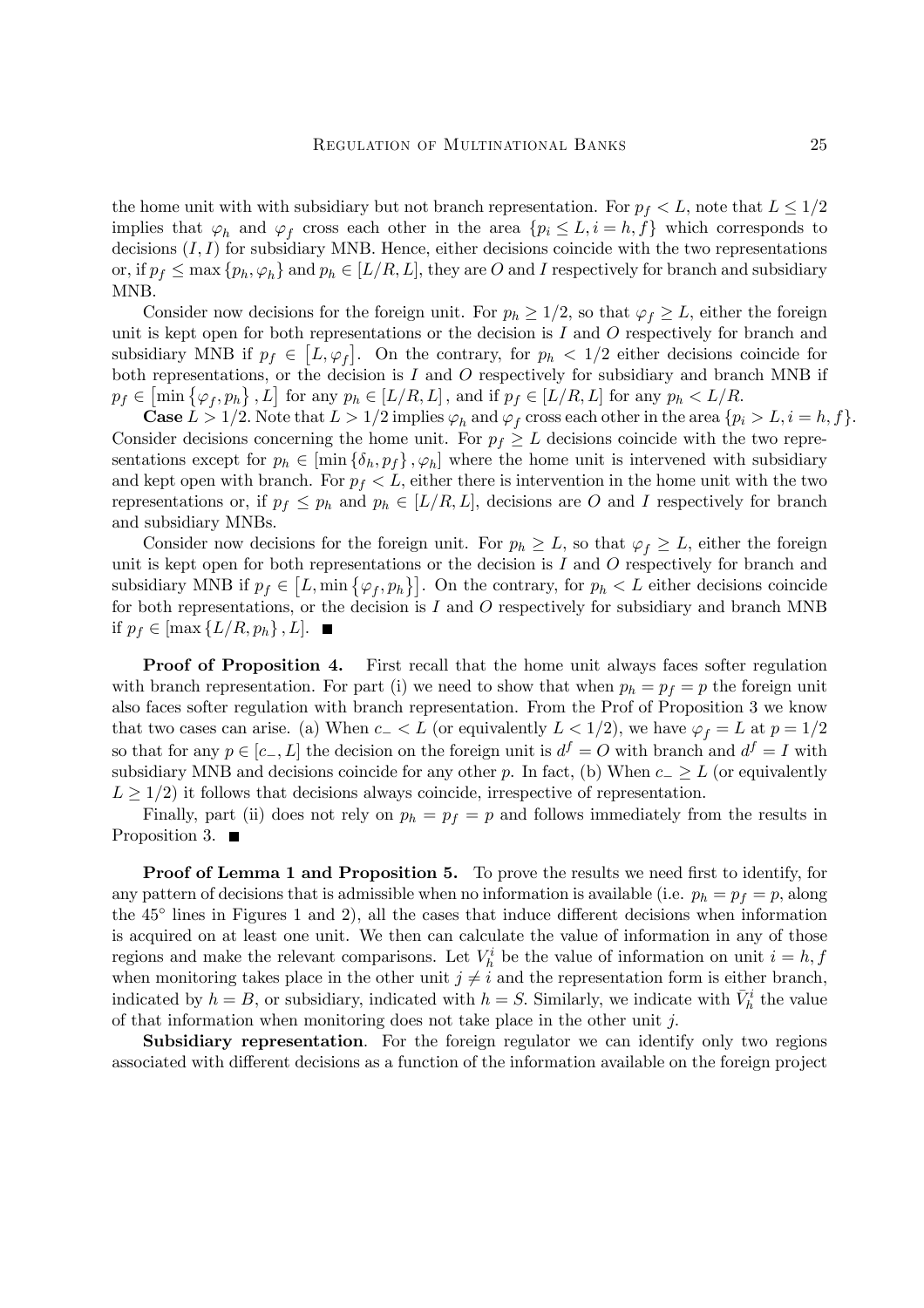(recall that in any case the foreign regulator's decision is unaffected by the decision and the information available on the home project so that  $V_S^f = \bar{V}_S^f$ . They are delimited by  $p \in [0, L]$ and  $p \in (L, 1]$ . In the first region the value of the information is  $V_S^f = p(1-L)$  and in the second region it is  $V_S^f = L(1-p)$ .

As for the home regulator, on the contrary, we have to distinguish the cases in which the foreign regulator does and does not monitor. If she does not monitor, then we can identify three regions associated with different decisions when no information is available on both units. If  $p \in$ [0, L] then decisions with no monitoring are  $(I, I)$  and  $\bar{V}_S^h = p(1 - L)$ ; if  $p \in (L, \frac{1 - \sqrt{1 - 4L(R-1)}}{2(R-1)})$  $\frac{1-4L(1L-1)}{2(R-1)}$ , decisions are  $(I, O)$  and  $\bar{V}_S^h = p(1 - L) - p^2(R - 1)$ ; if instead  $p \in (\frac{1 - \sqrt{1 - 4L(R - 1)}}{2(R - 1)})$  $\frac{1-4L(L-1)}{2(R-1)}$ , 1], decisions are  $(O, O)$  with  $\bar{V}_S^h = L(1 - p)$ .

When, on the other hand, the foreign regulator does monitor (so that depending on  $p_f$  =  $0, p_f = 1$  we may have  $d^f = I$  or  $d^f = O$ , then the value of information on the home unit  $V_S^h$  is as follows.

If  $p \in [0, L]$ , decisions with no monitoring on unit h are  $(I, I)$  if  $p_f = 0$  and  $(I, O)$  if  $p_f = 1$  so that  $V_S^h = p(1-L) - p^2(R-1)$ . If  $p \in (L, L/(2-R))$ , decisions with no monitoring on unit h are  $(O, I)$  if  $p_f = 0$  and  $(I, O)$  if  $p_f = 1$ . In this case we have  $V_S^h = L(1-p) + p[p - L - p(R - 1)]$ . Finally, if  $p \in (L/(2 - R), 1]$  then decisions with no monitoring on unit h are  $(O, I)$  if  $p_f = 0$  and (*O*, *O*) if  $p_f = 1$  and then  $V_S^h = L(1 - p)$ .

It is immediately see that in the relevant regions  $\bar{V}_S^h \geq V_S^h$  so that information on the foreign unit is a substitute for information on the home unit for the home regulator.

Comparing the value of information for the foreign regulator, in the relevant regions  $\bar{V}_{S}^{h} \leq V_{S}^{f}$ , so that to determine the equilibria of the information acquisition game we simply need to compare  $V_S^h$  with  $V_S^f$ . Given that in all the relevant regions  $V_S^h \leq V_S^f$ , then either monitoring decisions coincide or the foreign regulator monitors and the home regulator does not monitor.

Branch representation. The reasoning is similar as with subsidiary. First we determine the value of information in one unit when information is and is not available on the other unit, respectively  $V_B^i$  and  $\bar{V}_B^i$ . Then, we show the existence of substitutability in information acquisition. When no information is collected in unit  $j$ , there are four relevant regions associated with different decisions with and without information in unit i.

If  $p \in [0, L/R]$  then  $\bar{V}_{B}^{i} = p(R-L)$  and  $V_{B}^{i} = p[R-L-2p(R-1)]$ . If  $p \in (L/R, c_{-}]$ , where  $c_{-}$ is calculated in the proof of Proposition 1, then  $\overline{V}_{B}^{i} = (1-p)pR$  and  $V_{B}^{i} = L(1-2p) + p^{2}(2-R)$ . If  $p \in (c_-, L/(2 - R)]$  then  $\bar{V}_{\underline{B}}^i = L - p^2(2 - R)$  and  $V_{\underline{B}}^i = L(1 - 2p) + p^2(2 - R)$ . Finally, if  $p \in (L/(2-R), 1]$  then  $\bar{V}_{B}^{i} = L(1-p)$  and  $V_{B}^{i} = L(1-p)$ . Comparing in the relevant regions, we then have  $V_B^i \leq \overline{V}_B^i$ .

Now, we compare monitoring under the two representation forms. Having proved substitutability in monitoring with both representations and that  $V_S^h \leq V_S^f$ , we simply need to compare (i) the value of information for a single unit in the branch representation with the value of information for the foreign regulator in the subsidiary representation, (ii) the value of two pieces of informations in the branch MNB with the value of information for the home regulator in the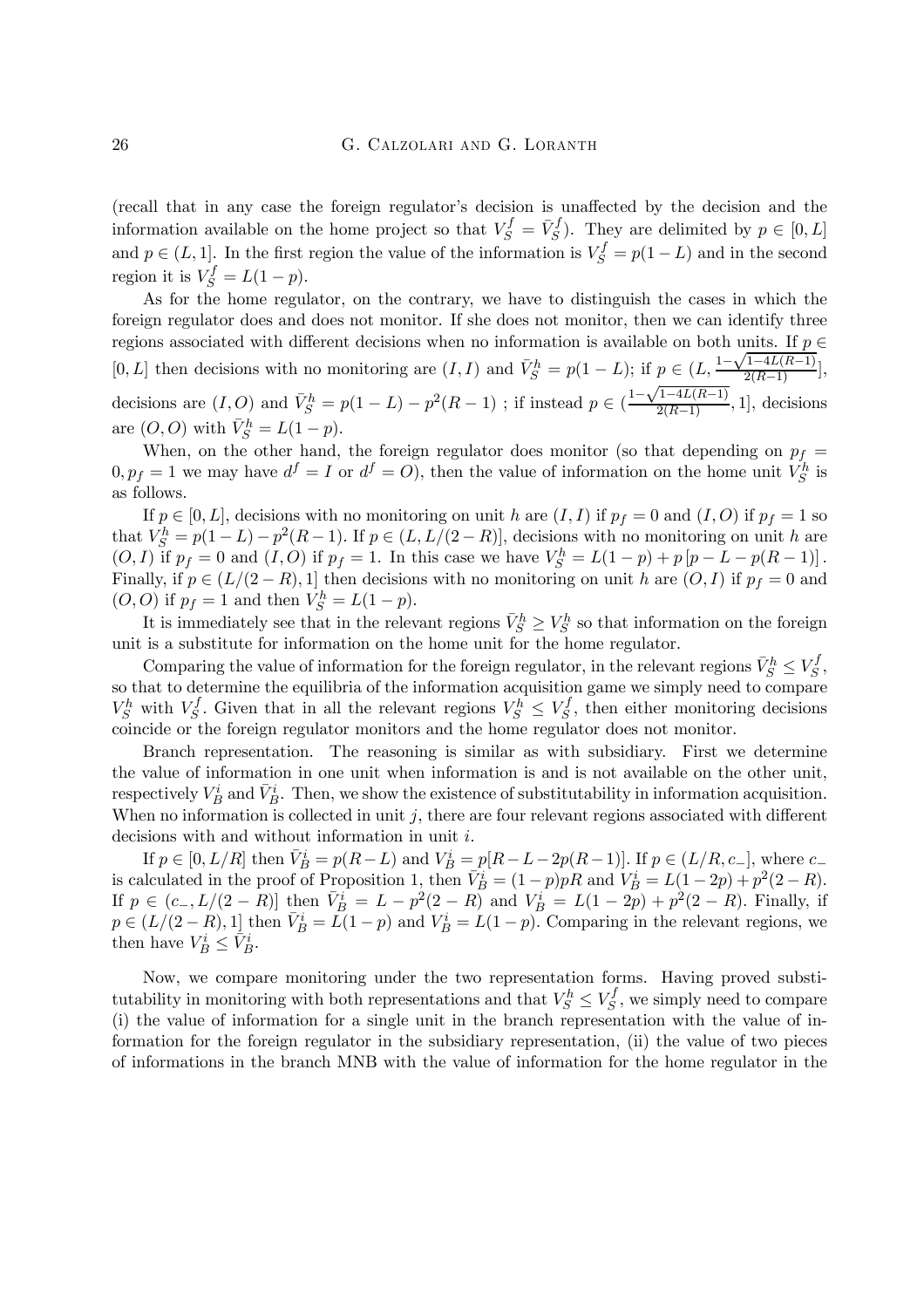subsidiary MNB. In the relevant regions we have  $\bar{V}_B^i \ge V_S^f$ ,  $V_B^i \ge V_S^h$  and this concludes the proof.

Finally, the value of information in each of the two units in case of welfare maximization is as follows  $V_W = p(R - L)$  if  $p \le L/R$  and  $V_W = (1 - p)L$  otherwise. Using the previous results which tell that  $\bar{V}_{B}^{i} \ge \max\{V_{B}^{i}, V_{S}^{h}, V_{S}^{f}\}\$  and comparing  $V_{W}$  with  $\bar{V}_{B}^{i}$  in the relevant regions of the previous table, we finally have that for  $p \in [0, L/R]$  then  $V_W - \tilde{V}_B^i = 0$ , for  $p \in (L/R, c_-]$  then  $V_W - \bar{V}_B^i = (1-p)(L-pR) \ge 0$ , for  $p \in (c_-, L/(2-R)]$   $V_W - \bar{V}_B^i = p[p(2-R) - L] \ge 0$  and, finally, if  $p \in (L/(2 - R), 1]$  then  $V_W - \bar{V}_B^i = 0$ . It then follows that in any case  $V_W \geq \bar{V}_B^i$ .

#### Proof of Proposition 6.

**Branch representation.** Studying the effect of  $\alpha_h$  on the boundaries defining the regions associated with different decisions simply gives the result. If intervention in unit i takes place, profits are nil so that the relevant boundary for the decision in the other unit i is unchanged and equal to  $L/R$ . When unit j is kept open, we now have to consider boundary

$$
\varphi_i \equiv \frac{L}{R - 2\left(R - 1\right)p_j\left(1 - \alpha_h\right)}
$$

 $\varphi_i$  is increasing in  $p_j$  as long as  $\alpha_h \leq 1$  and decreasing otherwise. Moreover,  $\frac{\partial \varphi_i}{\partial \alpha_h} \geq 0$  for  $1 \geq \alpha_h$ and  $\frac{\partial \varphi_i}{\partial \alpha_h} \leq 0$  for  $1 < \alpha_h$ .

**Subsidiary representation.** Let  $\delta_i$  be the boundary such that for  $p_i \geq (\langle \delta_i \rangle)$  regulator i does not intervene in unit i (intervenes in it) if the other regulator does not intervene in the other unit. We have  $\delta_h = \frac{L}{1-(R-1)[p_f(1-\alpha_h)-\alpha_h]}$  which is increasing in  $p_f$  and  $\delta_f = \frac{L}{1+(R-1)p_h\alpha_f}$ decreasing in  $p_h$  and smaller than L for any  $\alpha_f > 0$ . Similarly, let  $\delta_i'$  be the boundary such that for  $p_i \geq \langle \langle \rangle \delta_i'$  regulator i does not intervene (intervenes) if regulator j intervenes in unit j. We see that for any  $\alpha_h > 0$   $\delta'_h = \frac{L}{1 + (R-1)\alpha_h} < L$  and  $\delta'_f = L$ . This shows that  $\delta'_h \leq \delta_h$  and  $\delta_h$  is increasing in  $p_f$ ; if  $\alpha_f > 0$ , then  $\delta_f \leq \delta'_f$  and  $\delta_f$  is decreasing in  $p_h$ . It follows that, as long as  $\alpha_f > 0$ , there exists a non empty region

$$
M = \left\{ (p_h, p_f) : p_f \in \left[ \delta_f, \delta'_f \right], p_h \in \left[ \delta'_h, \delta_h \right] \right\}
$$

such that there are no pure strategy equilibria. Equilibrium mixed strategies in this area are

$$
\sigma_h = \frac{L - p_f}{(R - 1)p_h p_f \alpha_f}
$$

$$
\sigma_f = \frac{p_h[1 + (R - 1)\alpha_h] - L}{(R - 1)p_h p_f(1 - \alpha_h)}
$$

where  $\sigma_i$  is the probability assigned to the decision of no intervention in unit i by regulator i. Simple derivation shows that  $\frac{\partial \sigma_h}{\partial \alpha_h} = 0$ ,  $\frac{\partial \sigma_h}{\partial \alpha_f} \leq 0$ ,  $\frac{\partial \sigma_f}{\partial \alpha_f} = 0$  and  $\frac{\partial \sigma_f}{\partial \alpha_h} = \frac{R p_h - L}{(R-1) p_h p_f (1-\alpha_h)^2} > 0$  where the sign comes from the fact that in the no-pure-strategies area we have  $p_h \geq \frac{L}{1 + (R-1)\alpha_h}$  which implies that  $Rp_h \geq L$  because  $\frac{L}{1 + (R-1)\alpha_h} \geq \frac{L}{R}$ .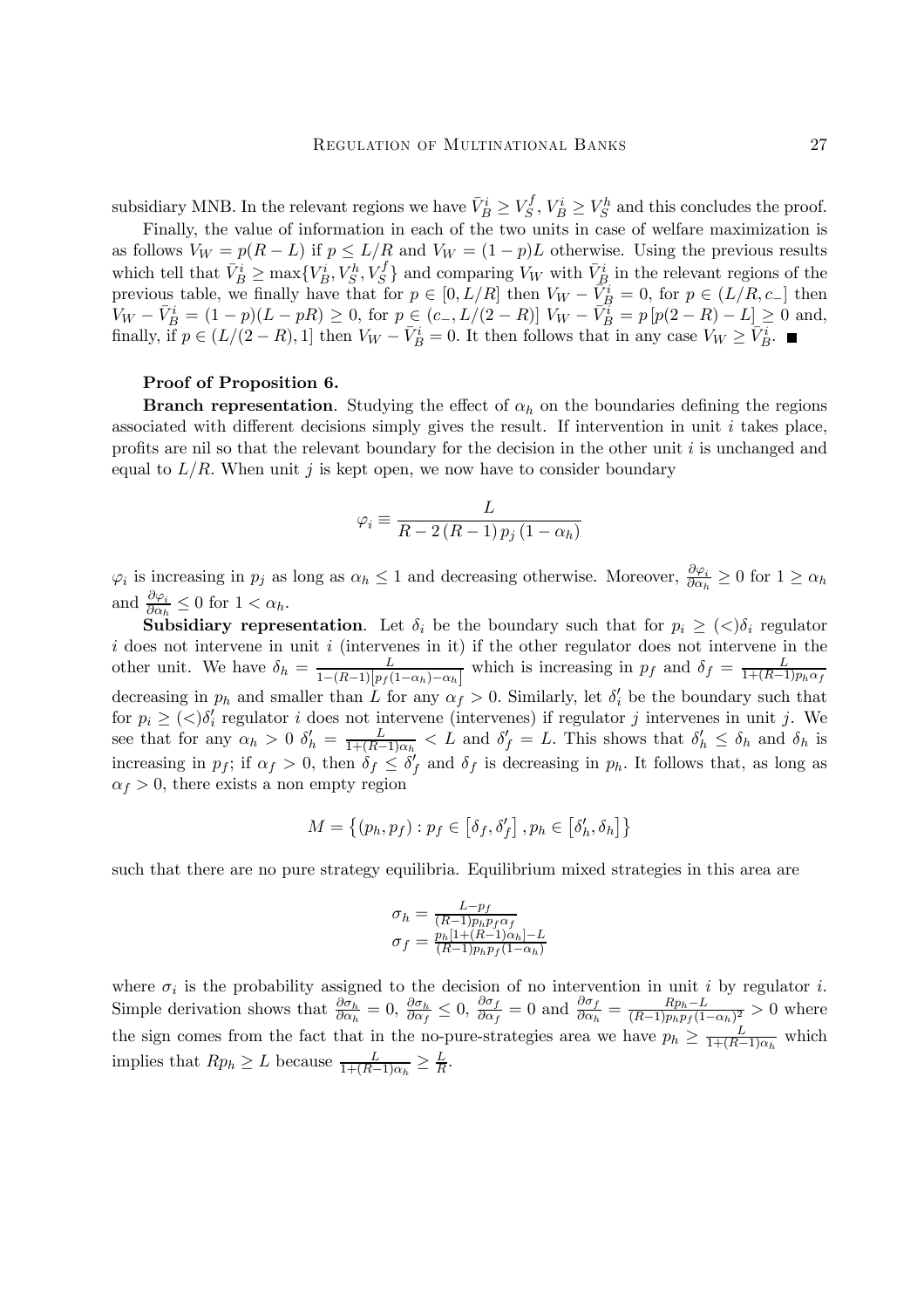Also note that outside this region  $M$ , mixed strategies degenerate into pure strategies. This implies that the equilibrium is always unique either in pure or in mixed strategies for any  $\alpha_h$  and  $\alpha_f.^{26}$ 

Now we study the effect of an increase of profit weights on regulators' strategies. If  $\alpha_h$ increases we observe the following effects. (a) A portion of the region in the probabilities space  $(p_h, p_f)$  that was previously associated with (pure) strategies  $(I, I)$  is transformed into a mixed strategy equilibrium; (b) Mixed strategies are affected according to  $\frac{\partial \sigma_h}{\partial \alpha_h} = 0$  and  $\frac{\partial \sigma_f}{\partial \alpha_h} > 0$ ; (c) A portion of the region with mixed strategies is transformed into pure strategies  $(0,0)$ . In all these three cases, both regulators clearly become (weakly) softer. With an increase of  $\alpha_f$ , (a) a portion of area  $(O, I)$  is transformed into mixed strategies; (b) Mixed strategies change according to  $\frac{\partial \sigma_h}{\partial \alpha_f} \leq 0$ ,  $\frac{\partial \sigma_f}{\partial \alpha_f} = 0$ ; (c) a portion of area  $(O, I)$  is transformed into decisions  $(O, O)$ . In all cases, regulator  $h$  becomes tougher and regulator  $f$  softer.  $\blacksquare$ 

**Proof of Proposition 7.** (i) Assume that the decision in the foreign unit is  $d^f = I$  so that the relevant boundaries for branch and subsidiary representation are respectively  $L/R$  and  $\delta'_{h} = \frac{L}{1 + (R-1)\alpha_{h}}$  (see the proof of Proposition 6). Recall that intervention takes place in the home unit if  $p_h$  is smaller than boundary  $\delta'_h$ . We immediately have  $L/R \leq \frac{L}{1 + (R-1)\alpha_h}$  for any  $\alpha_h$  so that, either decisions on the home unit coincide in the two representations, or intervention takes place with branch but not with subsidiary MNB. Similarly, if no intervention occurs in the foreign unit (i.e.  $d^f = O$ ), then the two boundaries become  $\varphi_h = \frac{L}{R - 2(R-1)p_f(1-\alpha_h)}$  for branch and  $\delta_h = \frac{L}{1 - (R-1)[p_f(1-\alpha_h) - \alpha_h]}$  for subsidiary. Again we have  $\varphi_h \leq \delta_h$  and the result follows.

(ii) Now consider the foreign unit. With intervention in the home unit (i.e.  $d^h = I$ ), the boundaries are  $L/R$  for branch and  $\delta'_{f} = L$  for subsidiary. Recall that in this case we have intervention in the foreign unit if  $p_f$  is smaller than the relevant boundary. On the contrary, if  $d^h = O$ , then the boundaries are  $\varphi_f = \frac{L}{R-2(R-1)p_h(1-\alpha_h)}$  and  $\delta_f = \frac{L}{1+(R-1)p_h\alpha_f}$  with  $\varphi_f \leq \delta_f$ , so that, either decisions coincide, or intervention takes place in the foreign subsidiary but not in the foreign branch when  $p_h \leq \bar{p}_h \equiv 1/[2(1-\alpha_h) + \alpha_f]$ .

<sup>&</sup>lt;sup>26</sup>It also follows that when  $\alpha_h = 0$  and  $\alpha_f = 0$  the unique equilibrium is in pure strategies, as discussed in the proof of Proposition 2.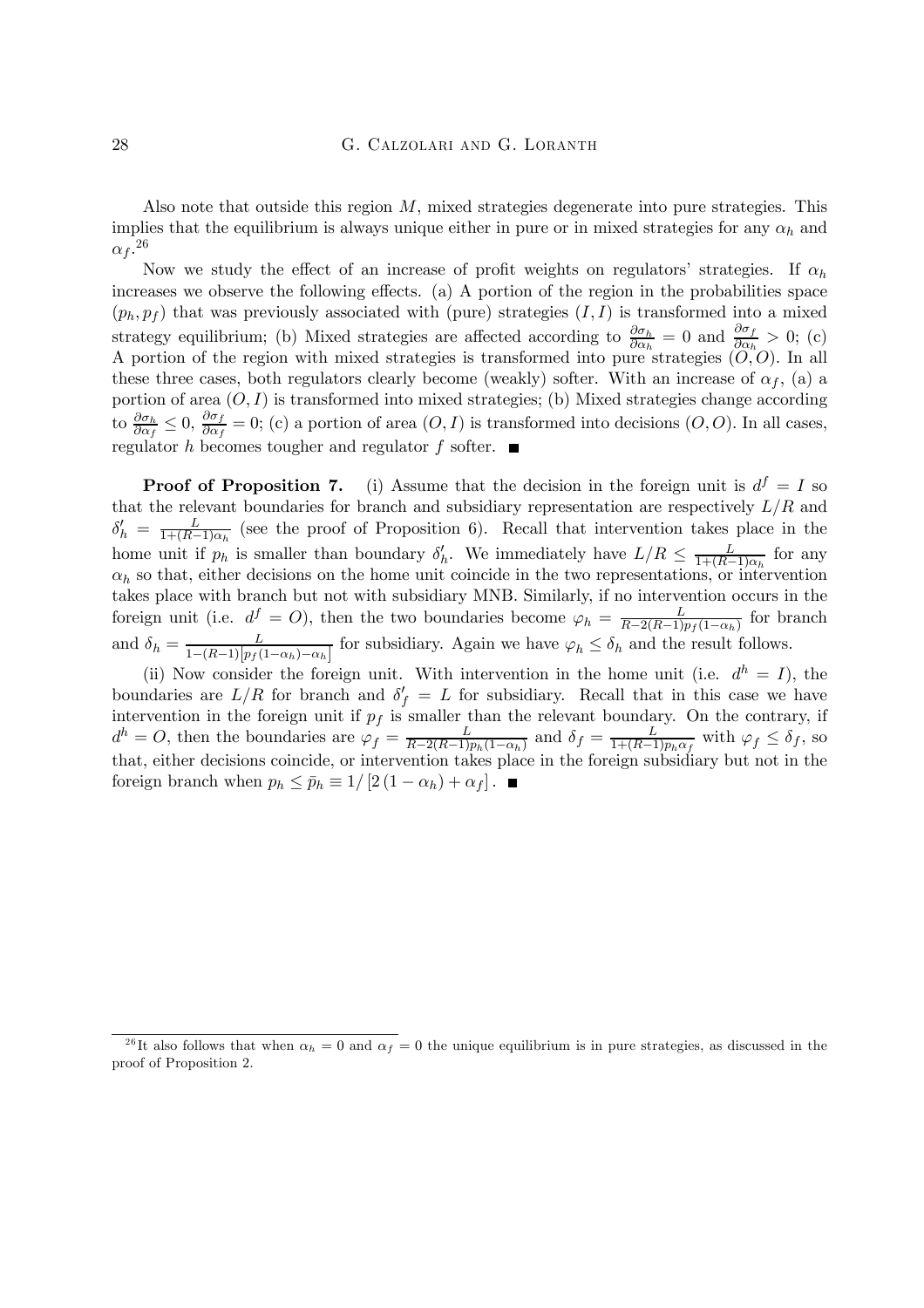

Figure 1: Regulator's decisions with branch-MNB

(Decisions of the form *(home decision, foreign decision)*, where *I*=intervention, *O*=no-intervention)